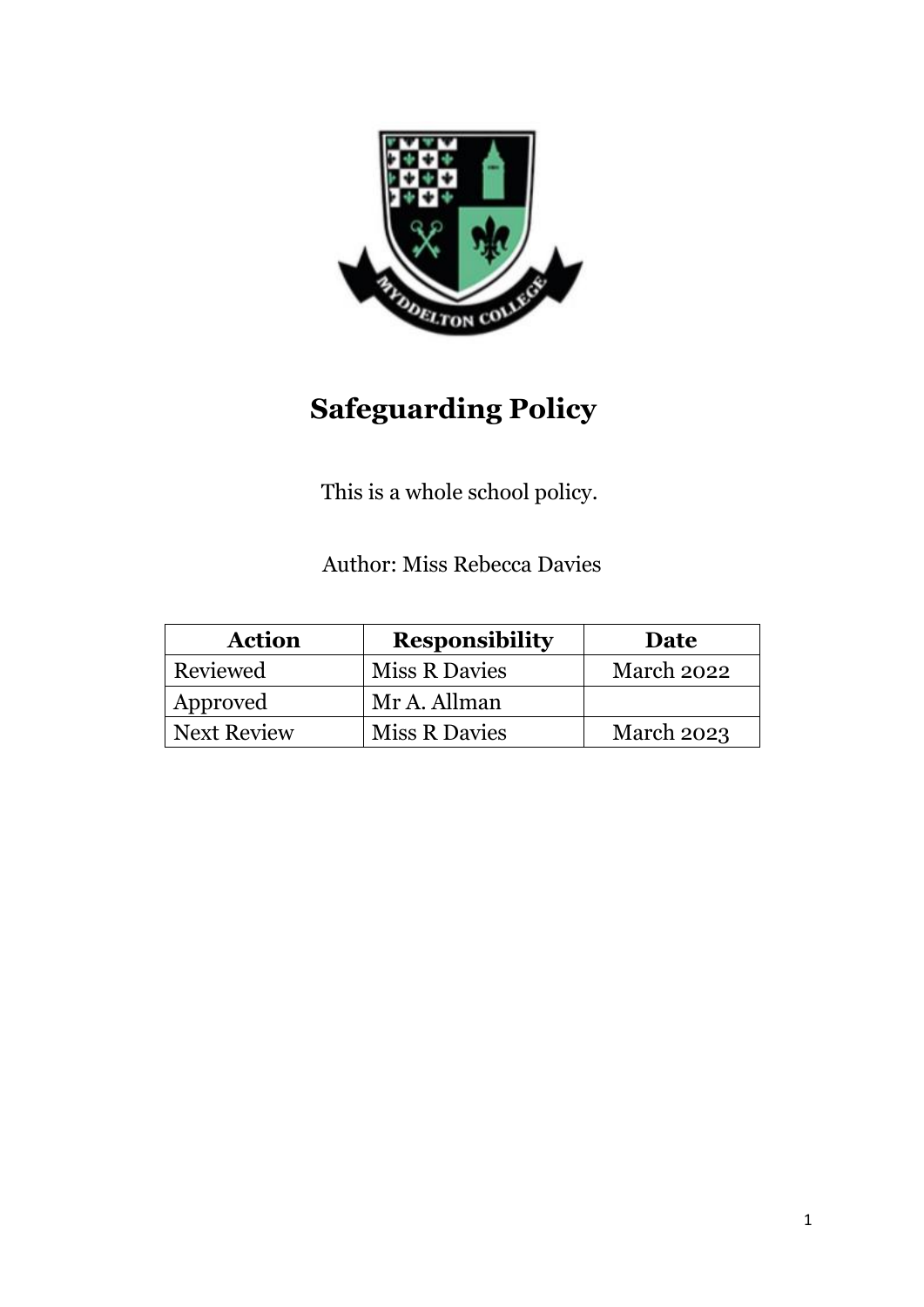This policy applies to Myddelton College, ('the School'), which includes Myddelton College Preparatory School and Boarding Arrangements. The policy is updated annually in accordance with 'Keeping Learners Safe' (Wales) Welsh Government guidance for schools and colleges including independent schools (Wales): 2021) and Wales Safeguarding Procedures 2019 which are both available on the School's website.

#### **Statement of Compliance**

Under [section 157 of the Education Act 2002,](http://www.legislation.gov.uk/ukpga/2002/32/section/157) proprietors of independent schools must comply with this legislation for the purpose of meeting standards set out in regulations and exercise their functions in a way that takes into account the need to safeguard and promote the welfare of children.

The Independent [Schools Standards \(Wales\) Regulations 2003 s](http://www.legislation.gov.uk/wsi/2003/3234/introduction/made)et out the standards to which an independent school will be inspected under sections  $160(4)$  and  $163(2)$  of the Education Act 2002. [Standard 3 i](http://www.legislation.gov.uk/wsi/2003/3234/schedule/paragraph/3/made)s specific to safeguarding and promoting the well-being, health and safety of children who are attending the school. Estyn will carry out an inspection of the school and report to Welsh Ministers on the extent to which the Independent Schools Standards are met. The Welsh Ministers will take into account Estyn's report and any other evidence relating to the Independent Schools Standards, to determine whether standards are met and to notify the proprietor of its conclusion.

#### **Boarding Responsibilities and Arrangements**

In this policy the term "school staff" is used throughout the document this refers to all staff including boarding staff adherence and compliance with its content.

Proprietors of independent schools who provide accommodation for children will be aware that such establishments are required to register with both the Welsh Government and the Care Inspectorate Wales (CIW). Such independent schools are then subject to inspection by Estyn and CIW. The Welsh Government has published guidance on the National Minimum Standards (NMS) for Residential Special Schools and the [National Minimum Standards](file:///C:/Users/n.pritchard/AppData/Local/Microsoft/Windows/INetCache/Content.Outlook/YXPB7ENL/national%20minimum%20standards%20for%20mainstream%20boarding%20schools)  [for Mainstream Boarding Schools](file:///C:/Users/n.pritchard/AppData/Local/Microsoft/Windows/INetCache/Content.Outlook/YXPB7ENL/national%20minimum%20standards%20for%20mainstream%20boarding%20schools) to be met as part of independent schools' initial and continued registration.

As with other independent schools, the [Independent Schools Standards](http://www.legislation.gov.uk/wsi/2003/3234/introduction/made) [\(Wales\) Regulations 2003 s](http://www.legislation.gov.uk/wsi/2003/3234/introduction/made)et out standards to safeguard and promote the welfare of children for whom accommodation is provided by a boarding school. These standards are used to assess whether the school is complying with its legal obligation to safeguard and promote the well-being of the children for whom accommodation is provided.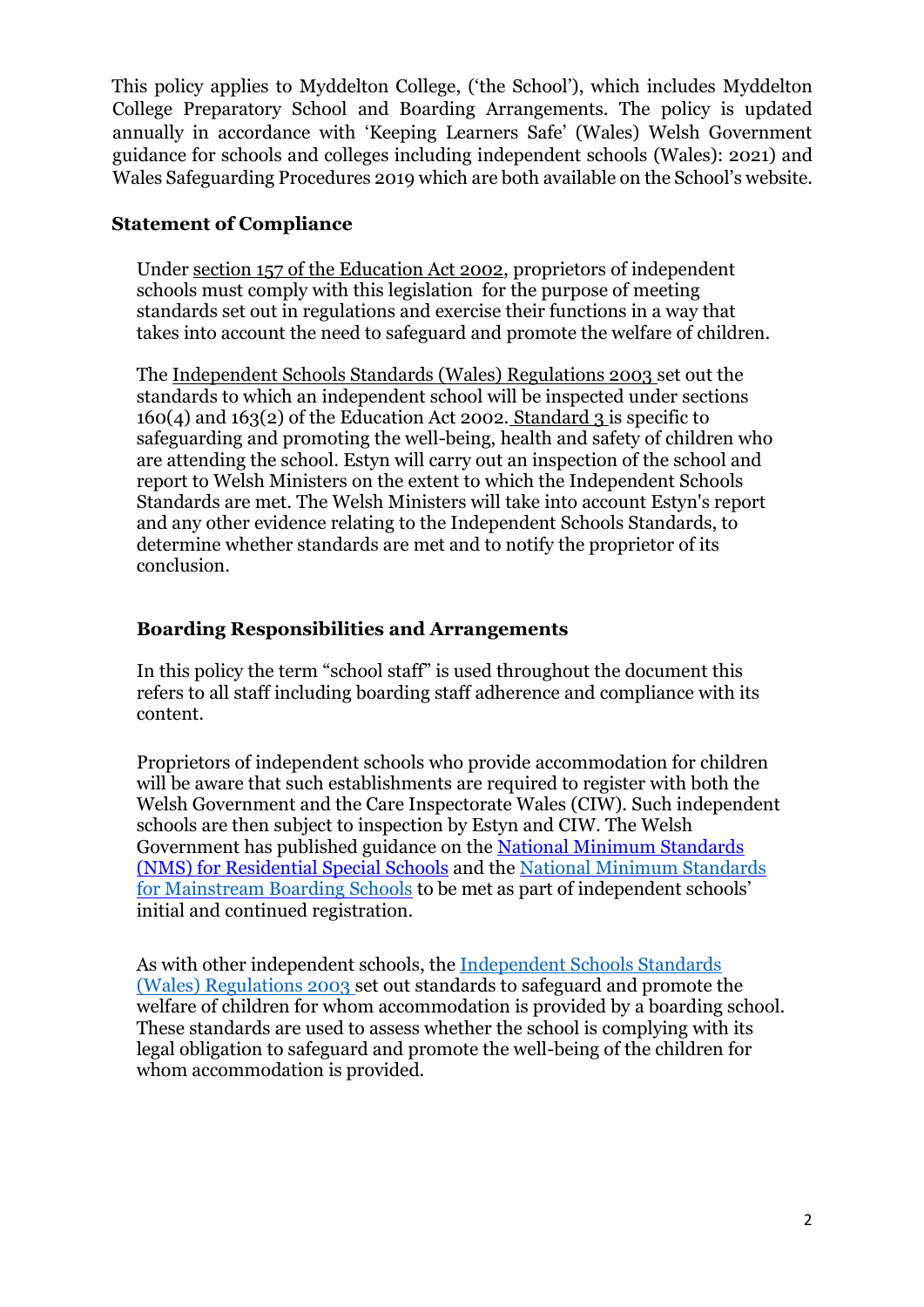#### **Registration / DBS checks of school Staff**

All school staff who work at the college have an Enhanced DBS certificate.

#### **A glossary of terms and abbreviations used in this policy can be found in Appendix 2 at the end of the document.**

#### **School Safeguarding Audit Tool – Keeping Learners Safe Guidance (Apr 2021)**

The Audit tool linked to the Welsh Government "Keeping Learners Safe" Guidance 2021 has been provided to assist schools in evaluating its safeguarding procedures, processes and systems and identify areas for school improvement. School will use the audit to address any areas that school need to improve upon in the school year. This will form part of the evidence for any future Estyn inspection of the school. **The Audit tool is attached in Appendix 3**

#### **Key Contacts**

# **Designated Safeguarding Leads (DSL) within the School:**

There will always be a safeguarding lead on the school site each day. If for some exceptional reason this cannot be in place school will have contact with these staff whilst off the school site to deal with any safeguarding issue.

# **Designated Safeguarding Lead:**

**Miss Rebecca Davies, Assistant Headmistress, Head of Pastoral** and member of the Senior Leadership Team b.davies@myddeltoncollege.co.uk 01745 472201 (school hours)

#### **Deputy Designated Safeguarding Leads:**

**Mr Andrew Allman, Headmaster & Head of Boarding** a.allman@myddeltoncollege.co.uk 01745 472201

# **Mr Ian Lloyd**,

**Senior Deputy Headmaster** and member of the Senior Leadership Team i.lloyd@myddeltoncollege.co.uk 01745 472201

#### **Mrs Alicia Vogler**,

**Deputy Headmistress** and member of the Senior Leadership Team a.davies@myddeltoncollege.co.uk 01745 472201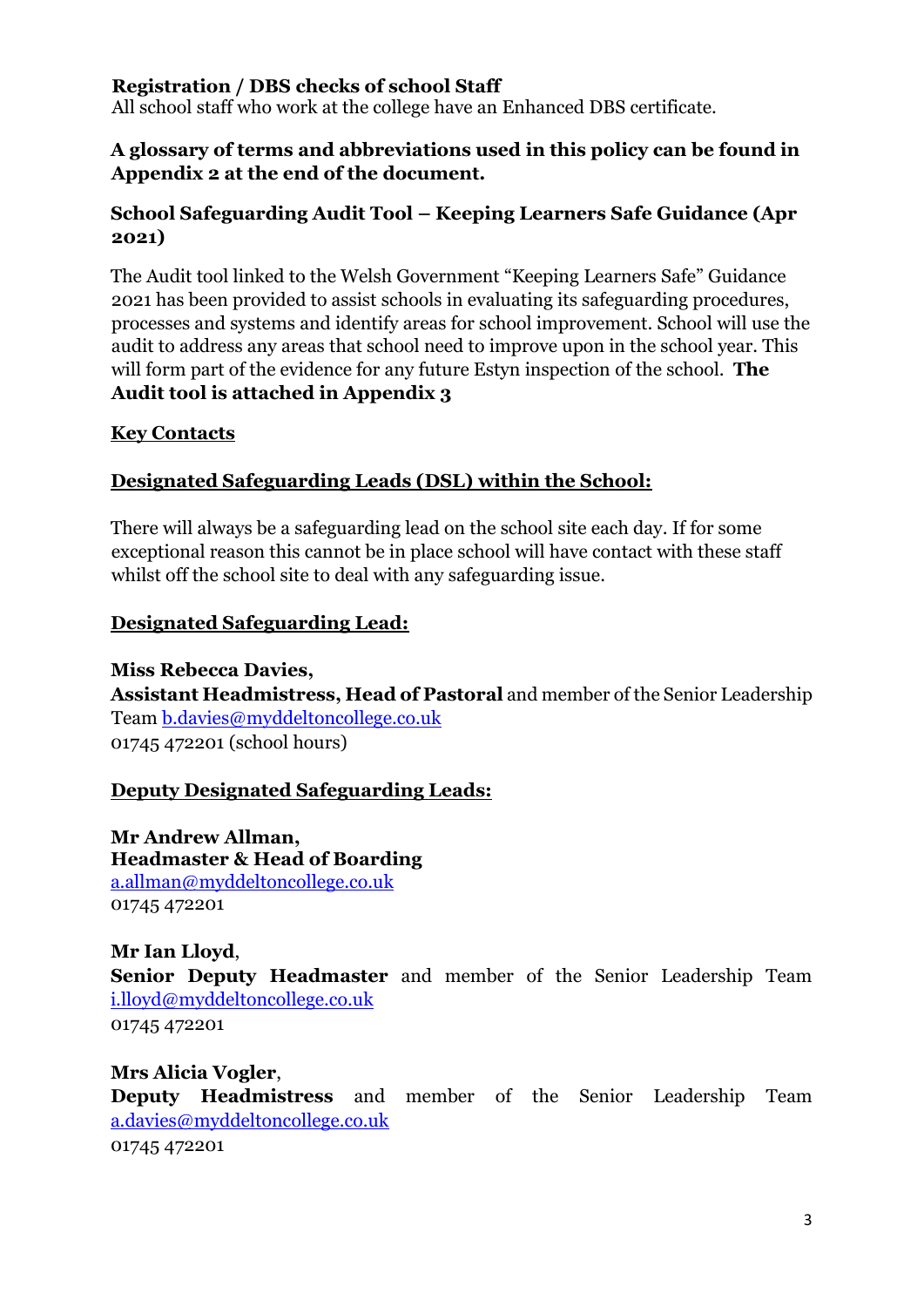#### **Mr Michael Pearson**,

**Assistant Headmaster, Head of Behaviour** and member of the Senior Leadership Team

m.pearson@myddeltoncollege.co.uk 01745 472201

In the absence of the DSL, the Deputy DSL will act. For out of School activities/hours, staff will contact the DSL, initially by phone, in order to discuss safeguarding concerns, should they arise.

# **Other Identified Safeguarding Level 3 Contacts:**

**Mrs N Pritchard, ALNCo** n.pritchard@myddeltoncollege.co.uk 01745 472201

#### **Key External Contacts:**

#### **In an Emergency, always ring 999.**

# **Education Safeguarding Officer,**

Denbighshire County Council.

#### **Denbighshire County Council Safeguarding Team Access**

Email: [cfsgateway@denbighshire.gov.uk](mailto:cfsgateway@denbighshire.gov.uk)

Telephone: 01824 712200 (Monday to Thursday 9am – 5pm and Friday 9am – 4.30pm)

Out of Hours Service Emergency Duty Team - 0345 053 3116 (after 5pm Mon –Thurs –Fri 4.30 pm and weekends

The telephone numbers of the Denbighshire County Council Safeguarding Team (including contact details for children's social care for use in relation to children in need of help or who are the focus of concern) are as follows:

#### **Denbighshire County Council Single Point of Access**:

If you see, know of or have a concern about a worrying situation or about a child or young person's welfare who lives in Denbighshire contact the

**Single Point of Access: 0300 456 1000.**

#### **Professionals will be asked to complete a referral form:**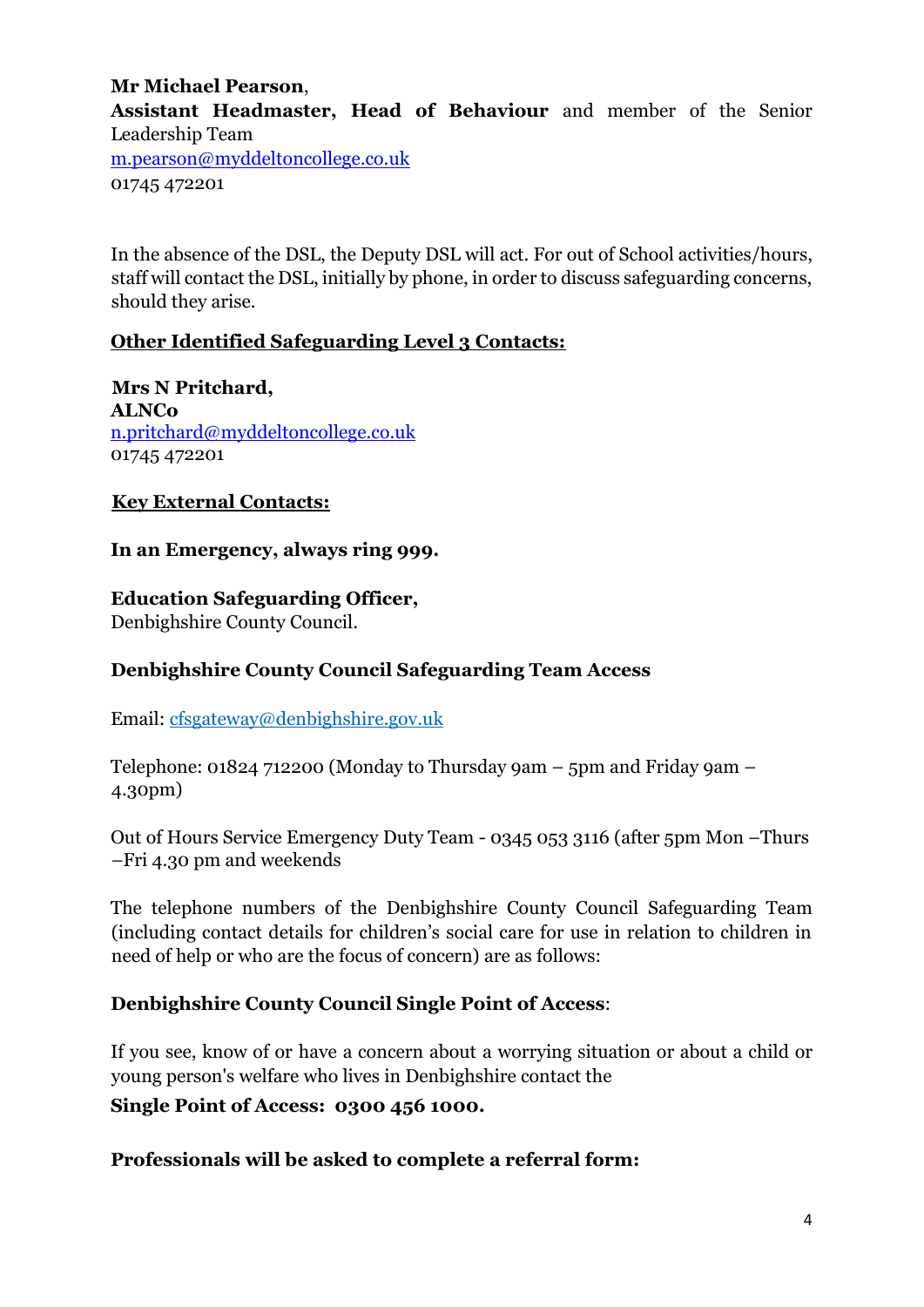# **Link to Denbighshire Safeguarding Referral Form:**

# **Please note all North Wales Authorities use the same referral form**



Email the Referral Form to: [cfsgateway@denbighshire.gov.uk](mailto:cfsgateway@denbighshire.gov.uk)

#### **Contact details for the Local Authorities of students living in other counties are given below:**

**Flintshire County Council Child Protection** (For children in school who live in Flintshire)

#### **The Duty Social Worker, Duty and Assessment Team, Social Services for Children, County Offices, Chapel Street, Flint, CH6 5BD.**

Telephone: 01352 701000 (office hours) Telephone: 0345 0533116 (outside of office hours) Email: [ChildProtectionReferral@flintshire.gov.uk](mailto:ChildProtectionReferral@flintshire.gov.uk)

#### **Conwy County Council Social Care Services**

(For children who live in Conwy)

Telephone:  $01492575111$  (Monday to Friday 9am – 5pm) Telephone: 0300 123 3079 (outside of office hours) Email: [duty@conwy.gov.uk](mailto:duty@conwy.gov.uk) Link to Referral Form for Email:

#### **Wrexham County Borough Council:**

(For children in school who live in Wrexham Borough)

Telephone: Single Point of Access (SPOA)**:** 01798 292039 (office hours) Telephone: Emergency Duty Team (EDT): 0345 053 3116 (out of hours)

#### **Gwynedd and Anglesey Local Safeguarding Children Board**

(For children in school who live on Anglesey and in Gwynedd)

Telephone: 01248 725888 (office hours) Telephone: 01248 353551 (emergency out of hours) Email: [teulumon@anglesey.gov.uk](mailto:teulumon@anglesey.gov.uk)

**Cheshire West and Chester Safeguarding Children Partnership:** (For children in school who live in Cheshire West and Chester)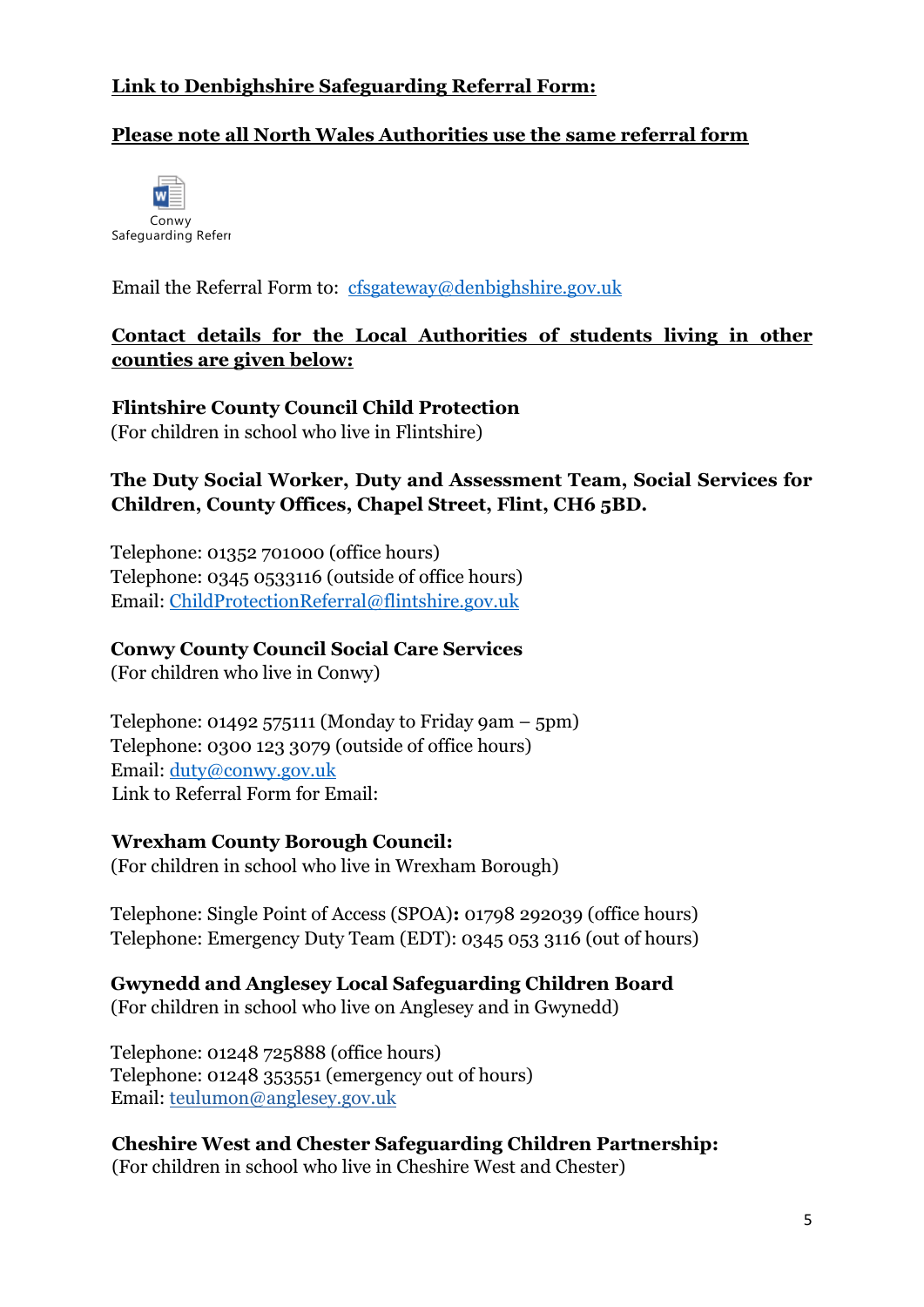<https://www.livewell.cheshirewestandchester.gov.uk/Services/998>

Telephone: Integrated Access and Referral Team (I-ART): 0300 123 7047 (Monday to Thursday  $8.30$ am – 5pm and Friday  $8.30$ am –  $4.30$ pm)

Telephone: Emergency Duty Team (EDT): 01244 977 277 (4.30pm – 8.30am Monday to Thursday and from 4pm on Friday. 24 hours' weekends and bank holidays).

#### **Please Note:**

The home local authority where the pupil lives must be contacted when a safeguarding concern exits, if the pupil is from another authority or an overseas pupil Denbighshire children services should be contacted for advice **on all occasions** this may be especially relevant in the case of boarding students.

#### **Estyn Safeguarding Children:**

<https://www.estyn.gov.wales/inspection/safeguarding>

# **Ofsted Safeguarding Children:**

<https://www.gov.uk/government/publications/ofsted-safeguarding-policy>

#### **The following telephone numbers may be useful:**

Child Line: 0800 1111 NSPCC: 0808 800 5000 NSPCC whistleblowing advice line: 0800 028 0285 help@nspcc.org.uk Weston House, 42 Curtain Road, London EC2A 3NH

#### **The following telephone numbers are for reporting concerns regarding antiterrorism:**

**Channel contacts** (see Appendix 1 for details regarding 'Channel' and the 'Prevent' Strategy):

**North Wales Police:** 0300 330 0101

<https://www.gov.uk/government/publications/prevent-duty-guidance>

#### **MI5 Anti-terrorist Hotline:** 0800 789 321

The Department of Education has a dedicated telephone helpline to enable staff and Directors to raise concerns relating to extremism: 020 7340 7264 Email: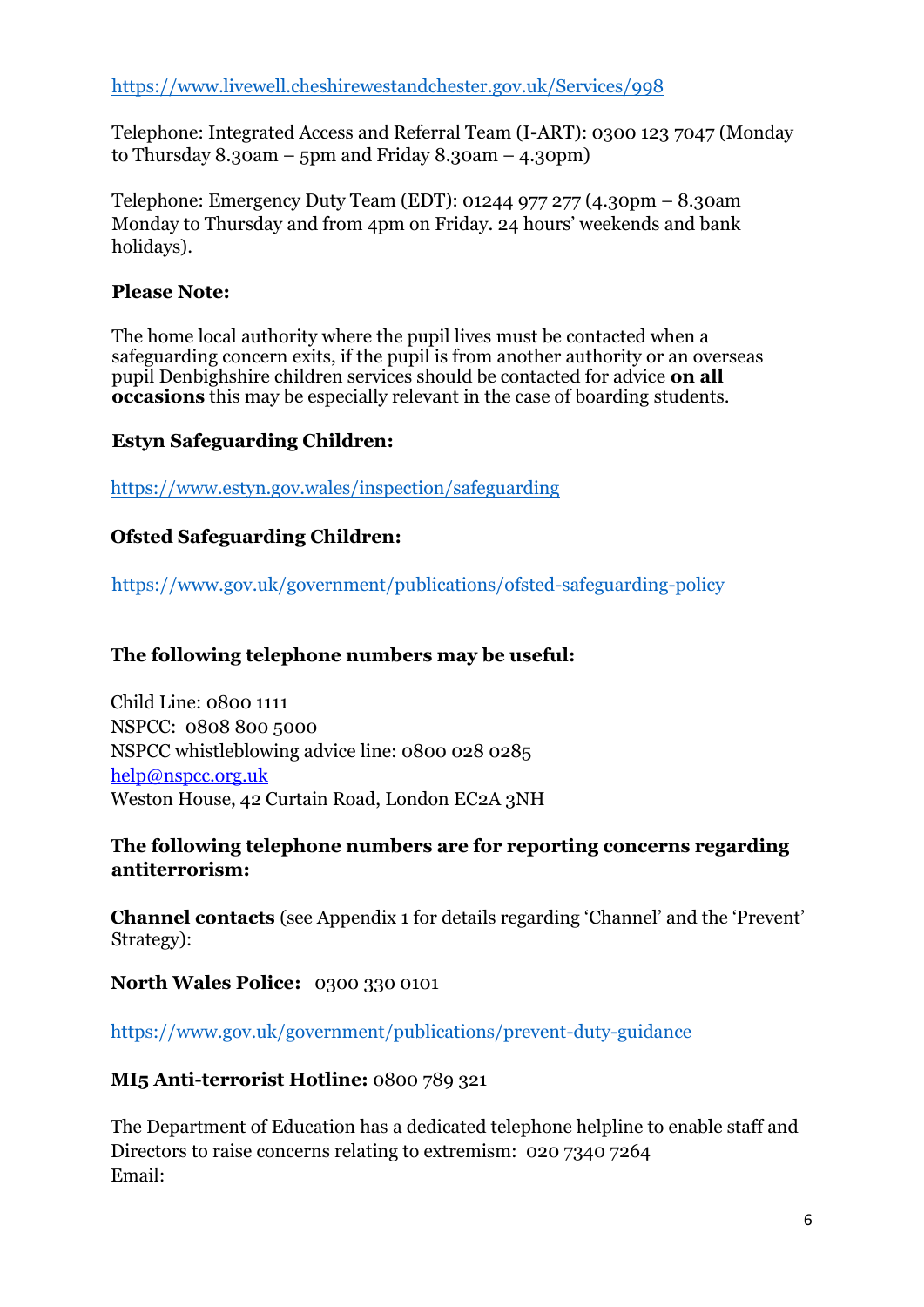#### **Female Genital Mutilation (FGM)**

Anyone can report concerns about FGM to the North Wales police on the direct number 101**.** 

The national helpline is: 0800 028 3550 and [fgmhelp@nspcc.org.uk](mailto:fgmhelp@nspcc.org.uk)

In addition, there are local support groups to help victims:

#### **North Wales Violence Against Women, Domestic Abuse and Sexual Violence Strategy**

[https://www.denbighshire.gov.uk/en/your-council/strategies-plans-and](https://www.denbighshire.gov.uk/en/your-council/strategies-plans-and-policies/north-wales-vawdasv-strategy-2018-2023.pdf)[policies/north-wales-vawdasv-strategy-2018-2023.pdf](https://www.denbighshire.gov.uk/en/your-council/strategies-plans-and-policies/north-wales-vawdasv-strategy-2018-2023.pdf)

#### **This policy has regard to the following guidance and advice:**

- 'Keeping Learners Safe' (Welsh Gov.) Statutory Guidance for Schools and Colleges (2021)
- Disqualification under the Childcare Act 2006 DFE (update August 2018)
- Working Together to Safeguard Children 2021 Part 7 SSWBA Wales Act 2014 (A guide to inter-agency working to safeguard and promote the welfare of children)
- Sexual violence and sexual harassment between children in schools and colleges (Advice for governing bodies, proprietors, head teachers, principals, senior leadership teams and designated safeguarding leads) May 2018
- Information Sharing: Guidance for practitioners providing safeguarding services (Updated July 2018)
- Revised Prevent Duty Guidance for England and Wales (Updated April 2021)
- The Prevent Duty: Departmental advice for schools and childminders (April 2020)
- UKCCIS (UK Council for Child Internet Safety) 'Education for a Connected World'
- The use of social media for on-line radicalisation (July 2015)
- Independent Schools Inspectorate Handbook 2018 the regulatory requirements (and as amended).
- DBS Referral Guidance (as may be amended from time to time)
- National Minimum Standards for Boarding Schools April 2020
- Teacher Misconduct [Teaching Regulation Agency \(TRA\)](https://www.gov.uk/government/organisations/teaching-regulation-agency)
- Education (Independent Schools Standards) (England) Regulations 2014 (as amended from time to time)
- Safeguarding Vulnerable Groups Act 2006
- The Protection of Freedom Act 2012
- The Children Act 2004
- Use of Reasonable Force in Schools 2013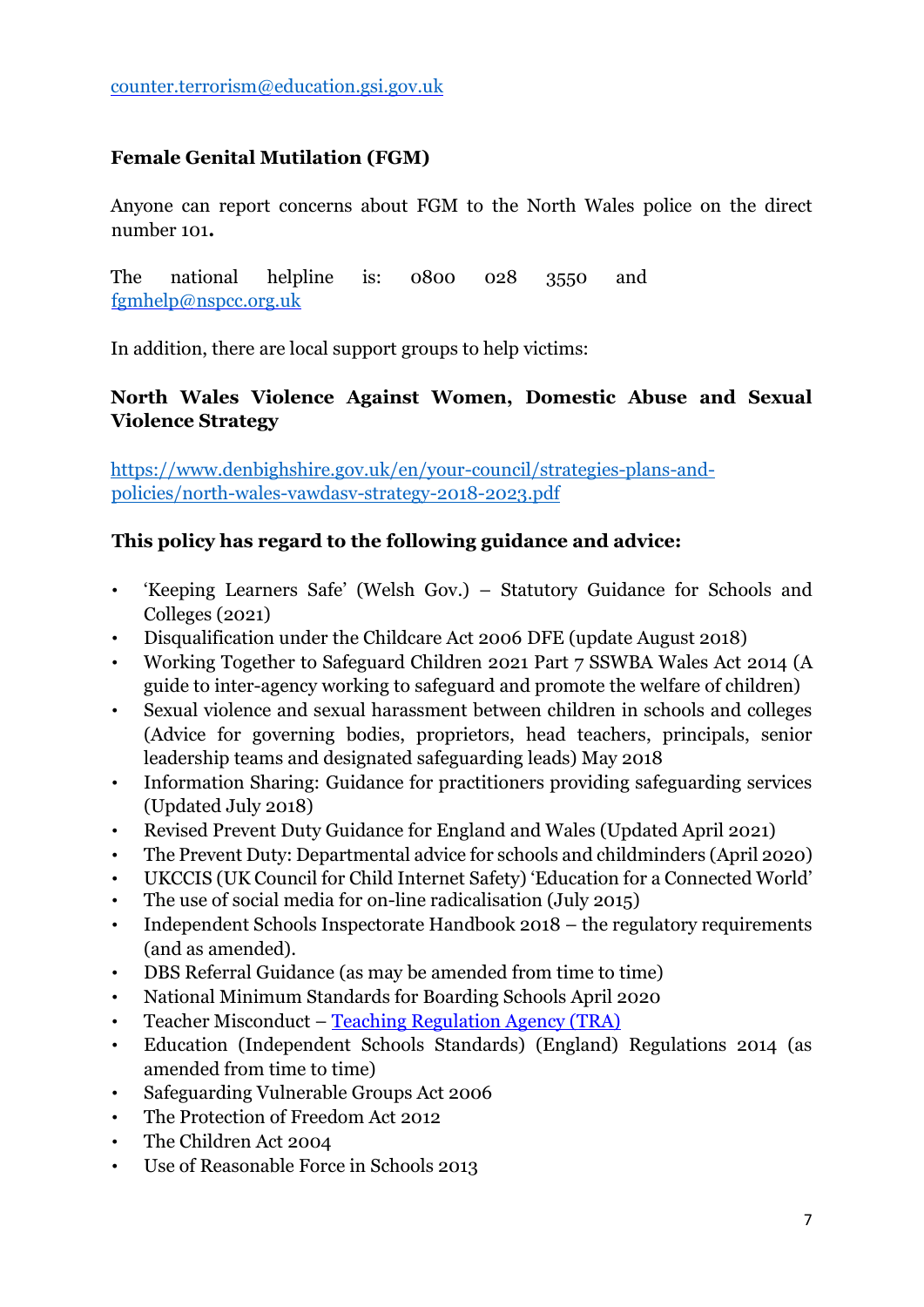- Information Commissioner's Office Data Sharing Code of Practice May 2011 (awaiting update in 2019-20)
- Multi Agency Practice Guidelines: Female Genital Mutilation (2018)
- Equality Act 2010 (Updated June 2015)

The policy also complies with local safeguarding procedures and practice of Denbighshire as part of the inter-agency safeguarding procedures set up by the North Wales Safeguarding Board.

The latest information, training and legislation can be viewed via the hyperlink below for the NWSCB.

<https://www.northwalessafeguardingboard.wales/>

This policy operates in conjunction with other related policies and procedures, covering areas such as:

- Anti-Bullying
- Anti-Racism
- Behaviour
- Social Media
- Missing Children.
- Staff Code of Conduct (Staff Handbook)
- Complaints
- ICT Acceptable Use
- Whistleblowing
- Application and Recruitment
- Attendance and Registration
- Boarding Visitors
- Photographs and Digital Images
- Data Protection
- Restraint
- School Visitors
- Site Security
- PHSE
- Equal Opportunities

#### **Reporting Concerns about a Child**

The Wales Safeguarding Procedures 2019 (as set out in chapter 1) provide common standards to guide child protection practice and a framework within which individual reports of a child at risk, actions, decisions and plans are made and carried out. They are an integral part of the framework for safeguarding and promoting the well-being of children. The DSL should ensure that everyone working in the education setting is aware of the Wales Safeguarding Procedures and can access the procedures in the college.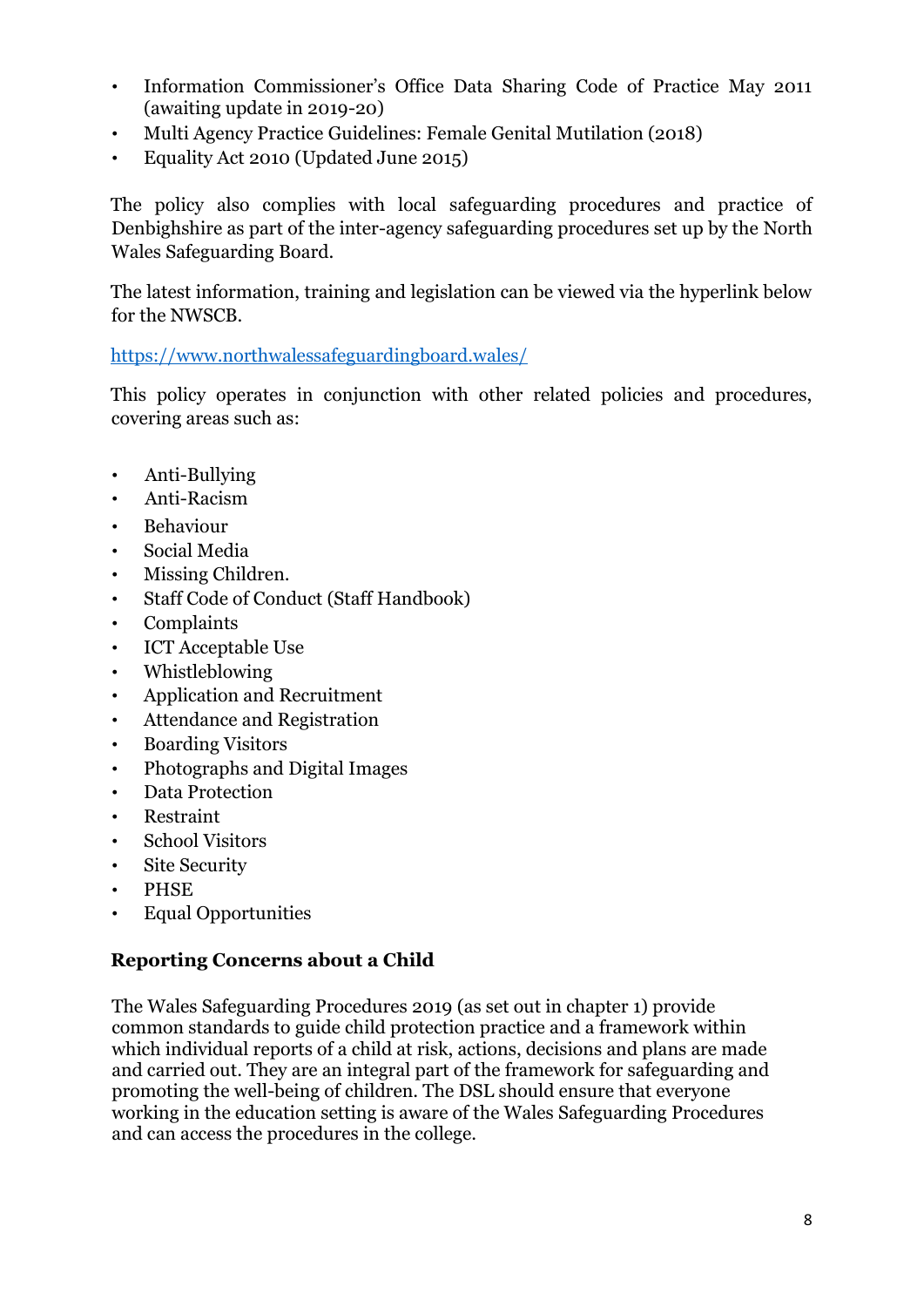The School has a duty to consider at all times the best interests of the child and take action to enable all children achieve best outcomes. Safeguarding and promoting the welfare of children is a **duty** placed upon school and its staff to discharge its statutory functions under section 157 of the Education Act 2002

# **Individual Staff Responsibility**

If a staff member has a concern about a child, they must report these concerns on the same day without delay to the DSL or in the absence of the lead one of the other designated safeguarding staff identified in school.

#### NB:

Never leave the college without reporting your concerns this child could be at risk of harm.

# **Early Help**

Early help means providing support as soon as a problem emerges at any point in a child's life. The School recognises that children may benefit most from early intervention and has arrangements for listening to children and providing early help. All staff have received training (currently provided by a safeguarding trainer in person at the beginning of each school year as well as regular staff updates, led by the DSL) on the necessity to identify children who may benefit from early help, being aware of the early help process and understand their role in it. **Staff are required to speak to a DSL as soon as any concerns arise in order to discuss strategies for help and agree a course of action.** The DSL will, where appropriate, support staff and take the lead in liaising with other agencies, setting up interagency meetings or contact with services, as appropriate. If early support is identified, the DSL will take the lead in keeping this under constant review and refer the case to children's social care if appropriate. This may involve referral to specialist services.

#### **The School's Independent Listener is:**

#### **Mrs Gaenor Loftus**

#### **Telephone: 07595 632290**

Mrs Loftus has been introduced to the school community in person and offers an approach for students to talk to someone who is not involved in the running of the school. The School's Independent Listener is DBS checked and provided with Level 1 Safeguarding Training. The independent listener will at times be required to forward information about a pupil to the DSL where to not do so would put the pupil at potential risk of harm.

#### **Definitions of Safeguarding and Types and Signs of Abuse**

Safeguarding and promoting the welfare of children is defined in ''Keeping Learners Safe' (Wales)' 2020, as 'creating and maintaining a safe learning environment for children and young people, identifying where there are child welfare concerns and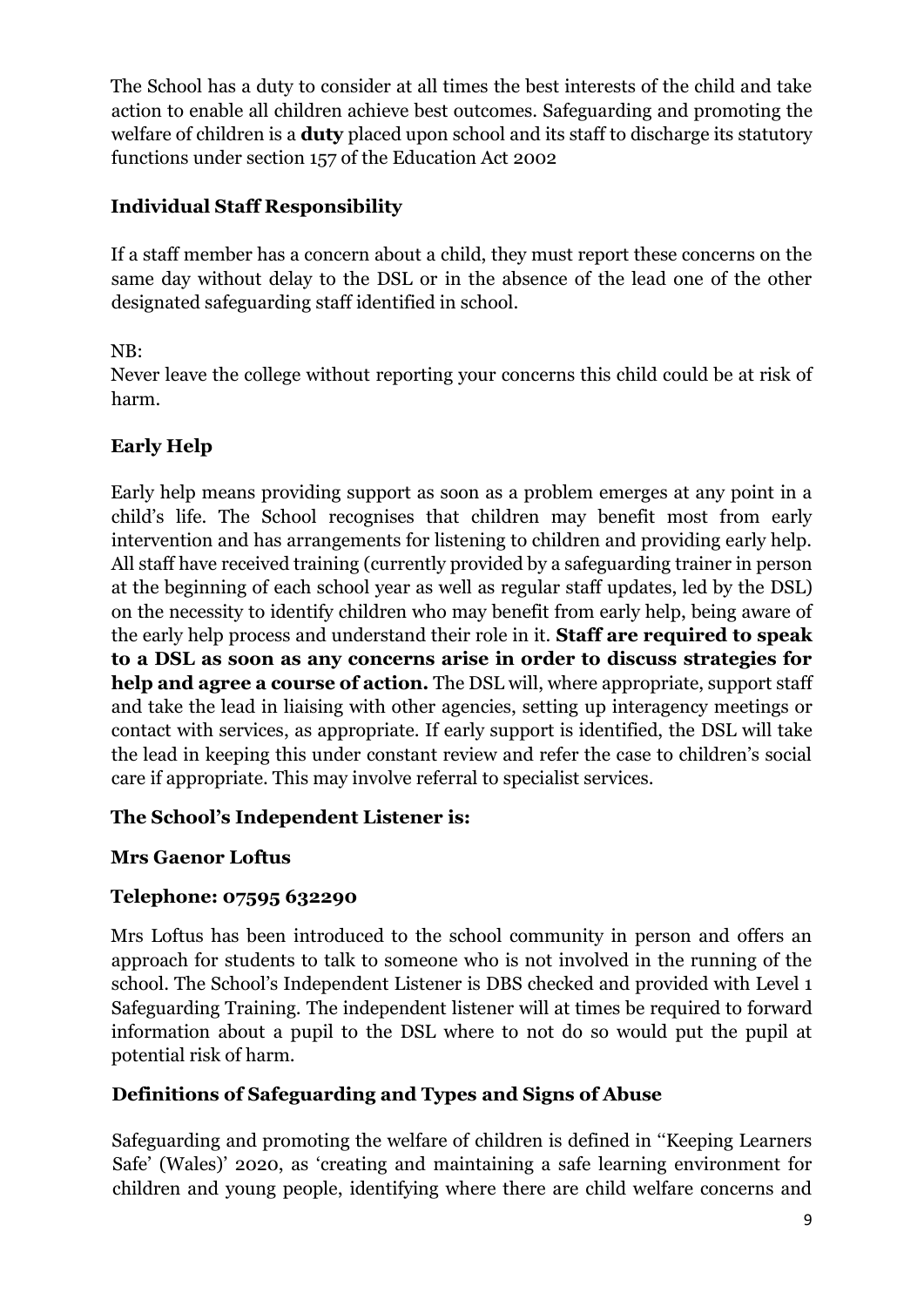taking action to address them, where appropriate, in partnership with other agencies the development of children's understanding, awareness and resilience through the curriculum'.

Abuse is a form of maltreatment of a child. Somebody may abuse or neglect a child by inflicting harm or by failing to act to prevent harm. Children may be abused in a family or in an institutional or community setting by those known to them or, more rarely, by others (including via the internet). They may be abused by an adult or adults or by another child or children. Abuse can be:

- Physical abuse
- Emotional / Psychological abuse
- Sexual abuse
- Financial abuse this category may be less prevalent for a child but indicators could be not meeting their needs for care and support or complaints about personal property missing:
- Neglect

All staff are trained to be aware of indicators of abuse and neglect and are referred to Appendix 1 of this policy for further detail of the types of abuse and possible signs of abuse. Please see the Wales Safeguarding Procedures 2019 hyperlink below for details and definitions of the abuse categories.

[wales safeguarding procedures](https://www.google.co.uk/search?q=wales+safeguarding+procedures&safe=strict&source=hp&ei=6Ee2YP6zD_ebjLsP9YKx6A0&iflsig=AINFCbYAAAAAYLZV-EC-qzKulPFtmGxXoxs2_DhQvxPq&oq=wales&gs_lcp=Cgdnd3Mtd2l6EAEYADIECAAQQzIECAAQQzIICAAQsQMQgwEyBQgAELEDMgQIABBDMgUIABCxAzIFCAAQsQMyBQguELEDMgUILhCxAzIECAAQQzoKCAAQsQMQgwEQQzoECC4QQzoHCC4QsQMQQzoHCAAQsQMQQ1DTEVjmHGCjN2gAcAB4AIABgQGIAaYEkgEDMS40mAEAoAEBqgEHZ3dzLXdpeg&sclient=gws-wiz) 

# **Procedures for supporting a child where concerns are identified.**

If a staff member suspects or becomes aware of an allegation or complaint of abuse or neglect from a child or any third party, they must follow the procedures below set out below. A child is likely to disclose to someone they trust: this could be any member of staff. Through training, staff are required to:

- Listen carefully
- Reassure the individual that the allegation/complaint will be taken seriously and that they will be supported and kept safe
- Not guarantee absolute confidentiality (as this may ultimately not be in the best interests of the child) and explain that the information needs to be passed to the appropriate person who will ensure that the correct action is taken.

Advice given through staff training includes the following:

•You must listen carefully to the child, be supportive and keep an open mind. Staff should not take a decision as to whether or not the abuse has taken place.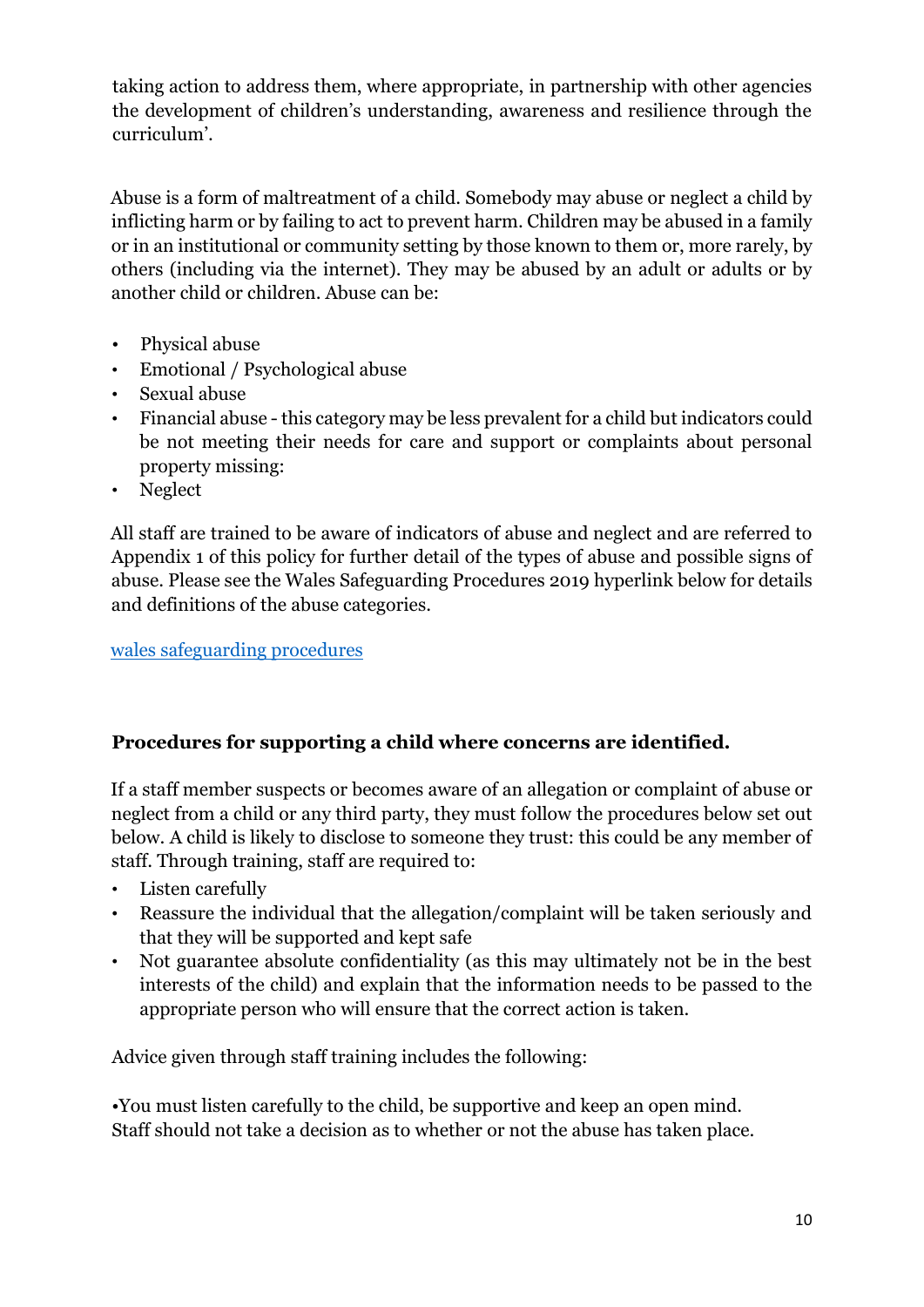- •You should respond in a calm and non-judgemental way, asking questions which are open-ended e.g. Is there anything else you want to tell me? Yes? And?
- •You should not ask leading questions, that is, a question which suggests its own answer. Use words: 'Tell', 'Explain', 'Describe', never 'Why'. If at all possible the questions asked should be recorded.
- •You should reassure the child, but never give a guarantee of absolute confidentiality. The member of staff should explain that they need to pass the information to the Designated Safeguarding Lead who will ensure that the correct action is taken.
- •You must keep a sufficient written record of the conversation. This should be done immediately. The record should include the date, time and place of the conversation and the essence of what was said and done by whom and in whose presence. Include any observations on noticeable non-verbal behaviour and actual words used by the child. The record should be signed by the person making it and should use names, not initials. Where a record includes an online element, staff should ensure that they do not view or forward illegal images.
- •You must contact or hand the record immediately to a Designated Safeguarding Lead: Miss Rebecca Davies or one of the Deputy DSLs - Mrs Alicia Vogler, Mr Ian Lloyd, Mr Andy Allman or Mr Michael Pearson. You should not investigate the matter yourself or discuss it with a colleague.

This advice is included in Staff Induction Training and shared with all staff on appointment. Both staff induction training and ongoing staff training include courses provided by 'educare.com', which provides safeguarding and duty of care e-learning services. The Staff Room hosts a Safeguarding Notice Board.

# **All concerns, discussions and decisions (together with reasons) made under these procedures should be recorded in writing on a 'pink form' (a form for reporting concerns, printed on pink paper).**

Whilst there is no formal layout for this, there is a structure to the form to include the date, time and place of the conversation and for the member of staff to include details of what was said by the child in the child's own wording as far as possible. This should be signed by the member of staff, and notify the DSL this information is available to the DSL within the day the concern was brought to your attention. There should be no reason why a designated safeguarding person in school has not been notified of a concern within the same day.

Where there is a safeguarding concern, the School will ensure, as far as is possible, that the child's wishes and feelings are taken into account when determining what action to take and what services to provide. The DSL, in making decisions, will discuss with the child the actions to follow and listen to the wishes of the child during this process.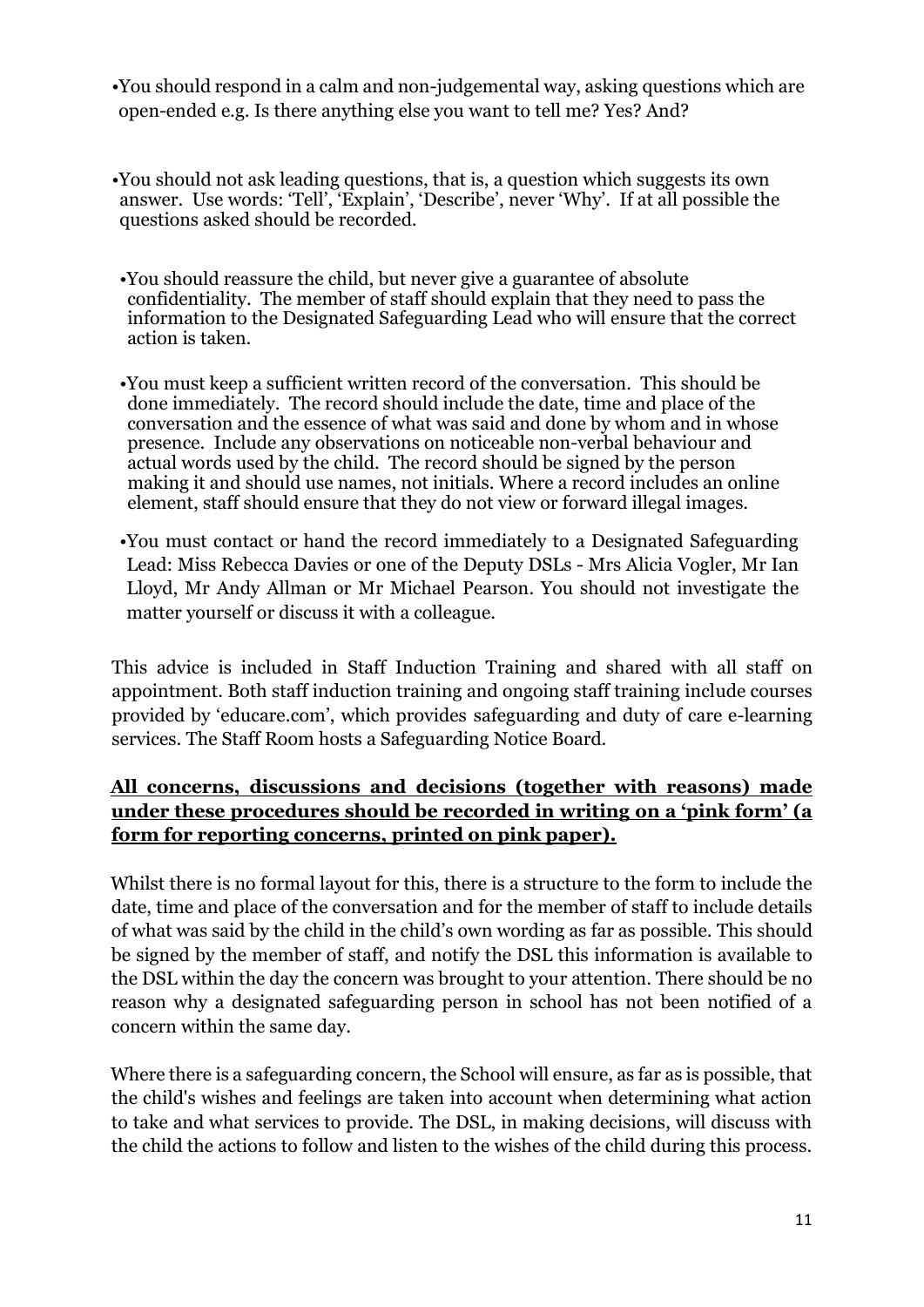The School recognises that a child who is abused or who witnesses violence may feel helpless and humiliated, may blame themselves, and may find it difficult to develop and maintain a sense of worth. Five messages that should be conveyed to a child who has disclosed abuse are:

**"I believe you".** Children rarely lie about abuse (especially sexual abuse) although the role of the member of staff is not to determine the validity of the disclosure.

**"It's not your fault".** It is always the adult's responsibility – but the member of staff should avoid condemning the alleged abuser – especially if it is a family member.

**"I'm glad you told me".** Children who talk about their concerns are less likely to be seriously affected.

**"I'm sorry this happened to you".** 

#### **"I'm going to try to help you". BUT staff should NOT make promises which they may not be able to keep – especially with regard to confidentiality – disclosures must be reported and staff must not make blanket claims, e.g. they should avoid saying phrases such as "Everything will be all right".**

The School ethos and culture encourages children in its care to raise any concerns that they might have and ensure that these are taken seriously. The School also encourages children to contribute their own ideas, according to their age and understanding, about how their safety and welfare could be further improved. This is done through the School Parliament, the School Prefect Committee, 'check ins' during form time, assemblies, posters around school, and the PHSE programme.

#### **What Staff Should Do if they have Concerns about a Child**

#### **Care and Support Referral to Children Services**

If staff (including directors, agency staff and volunteers) have any concerns about a child's welfare (as opposed to a child being in immediate danger), known as a care and support plan (CASP) they should speak with the School's DSL to agree a course of action, although staff can make a direct referral to children's social care. If in exceptional circumstances both the DSL and the Deputy DSL are unavailable, staff should consider speaking to one of the identified Level 3 Safeguarding Contacts. If anyone other than a DSL makes a referral, they should inform the DSL as soon as possible that a referral has been made via e mail. If a child's situation does not appear to be improving, the DSL (or the person that made the referral) should contact children services for an update and possible discussion with the allocated social worker / family support worker or other extended services Team Around the Family. Staff should follow up any inaction and discuss this issue with the DSL and children's social care services as appropriate. All concerns, discussions and decisions made and the reasons for those decisions should be recorded in writing and passed to the DSL.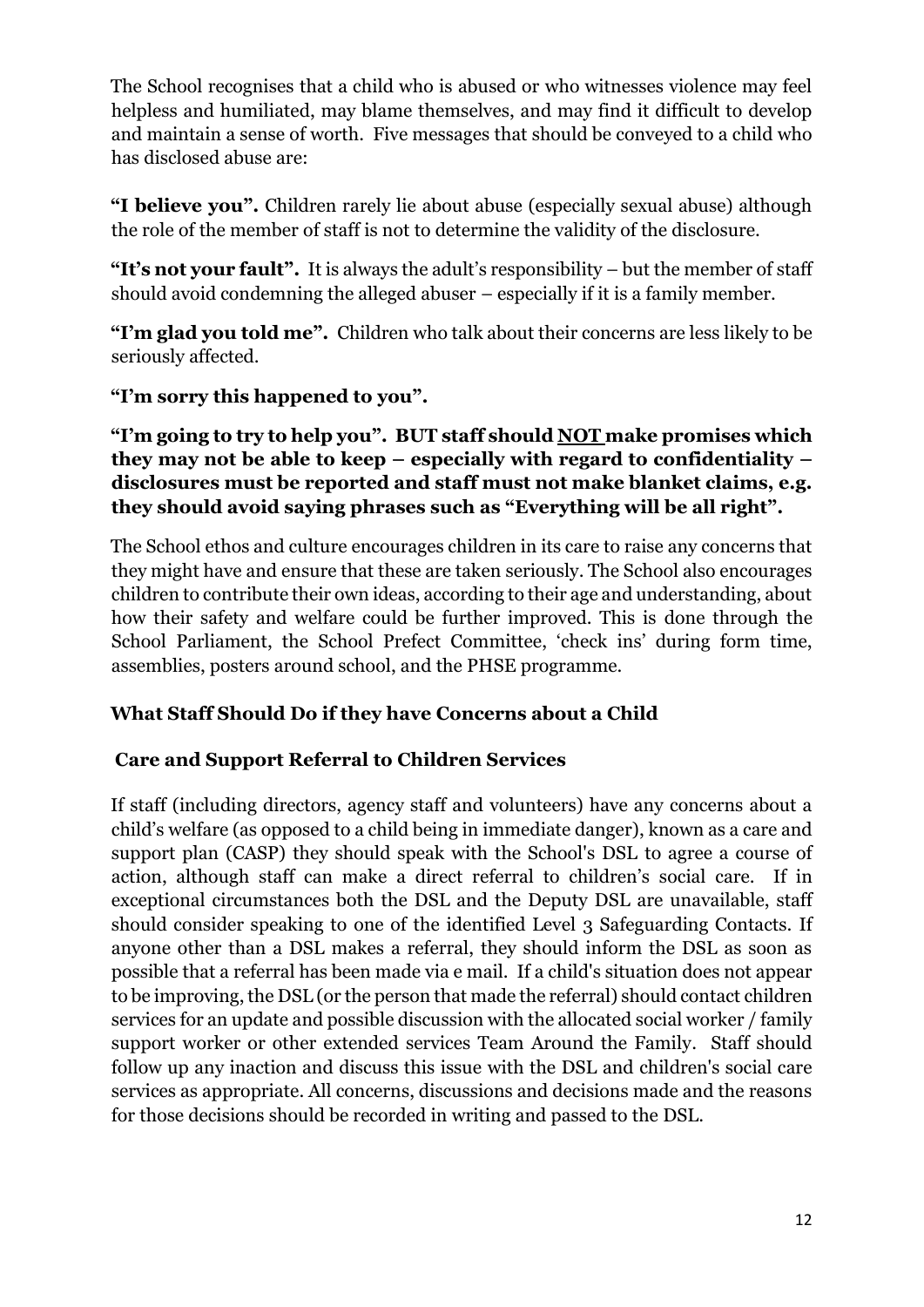#### **What Staff Should Do if a Child is in Danger or at Risk of Harm**

If staff (including directors, agency staff and volunteers) believe that a child is in immediate danger or at risk of harm, they should make an immediate referral to children services and/or the Police. Anyone can make a referral. Any such referral must be made immediately and in any event within 24 hours (one working day) of staff being aware of the risk. Parental consent is not required and can be requested unless to do so would put the child at further risk i.e. (The concern relates to a person who lives in the family home where the child ordinarily lives when not in college)

If anyone other than the DSL makes a referral, they should inform the DSL as soon as possible that a referral has been made by e -mail. Staff should challenge any inaction and follow this up with the DSL and children's social care as appropriate. All concerns, discussions and decisions made and the reasons for those decisions should be recorded in writing and passed to a DSL.

We believe that the School should provide a caring, positive, safe and stimulating environment that promotes the social, physical and moral development of the individual child. Children should be helped to develop their behaviours in order to reduce risks and build resilience, especially in the safe use of electronic equipment and the internet. This includes resilience to radicalisation. With that in mind the School aims:

- To support the child's development in ways that will foster security, confidence and independence.
- To provide an environment in which children and young people feel safe, secure, valued and their cultural diversity is respected which encourages confidence and understanding how to approach adults if they are in difficulties believing they will be effectively listened to.
- To raise awareness in all staff, both teaching and non-teaching, of responsibilities in identifying and reporting cases and possible cases of abuse to the Designated Safeguarding Leads, or Directors, as appropriate.
- To maintain a system of monitoring of those thought to be at risk of harm, and to ensure that we, the School, contribute to assessments of need and support packages for those children.
- To promote links with other agencies such as Denbighshire Social Services and the Police with a view to developing a productive and effective partnership.
- To ensure that all adults within our School who have substantial access to children have been checked as to their suitability, as set out in the School's Application and Recruitment Policy.
- To ensure that all adults working closely with children in our school, especially those working on a one-to-one basis (e.g. visiting music teachers, sports coaches) are aware of the need to keep all actions open and clear, working within sight of other adults where possible. Closed doors should, where possible, be avoided and windows, including those in doors, should be kept clear. It is good practice to have other members of staff nearby, at least within calling distance. In general, physical contact with children should be avoided.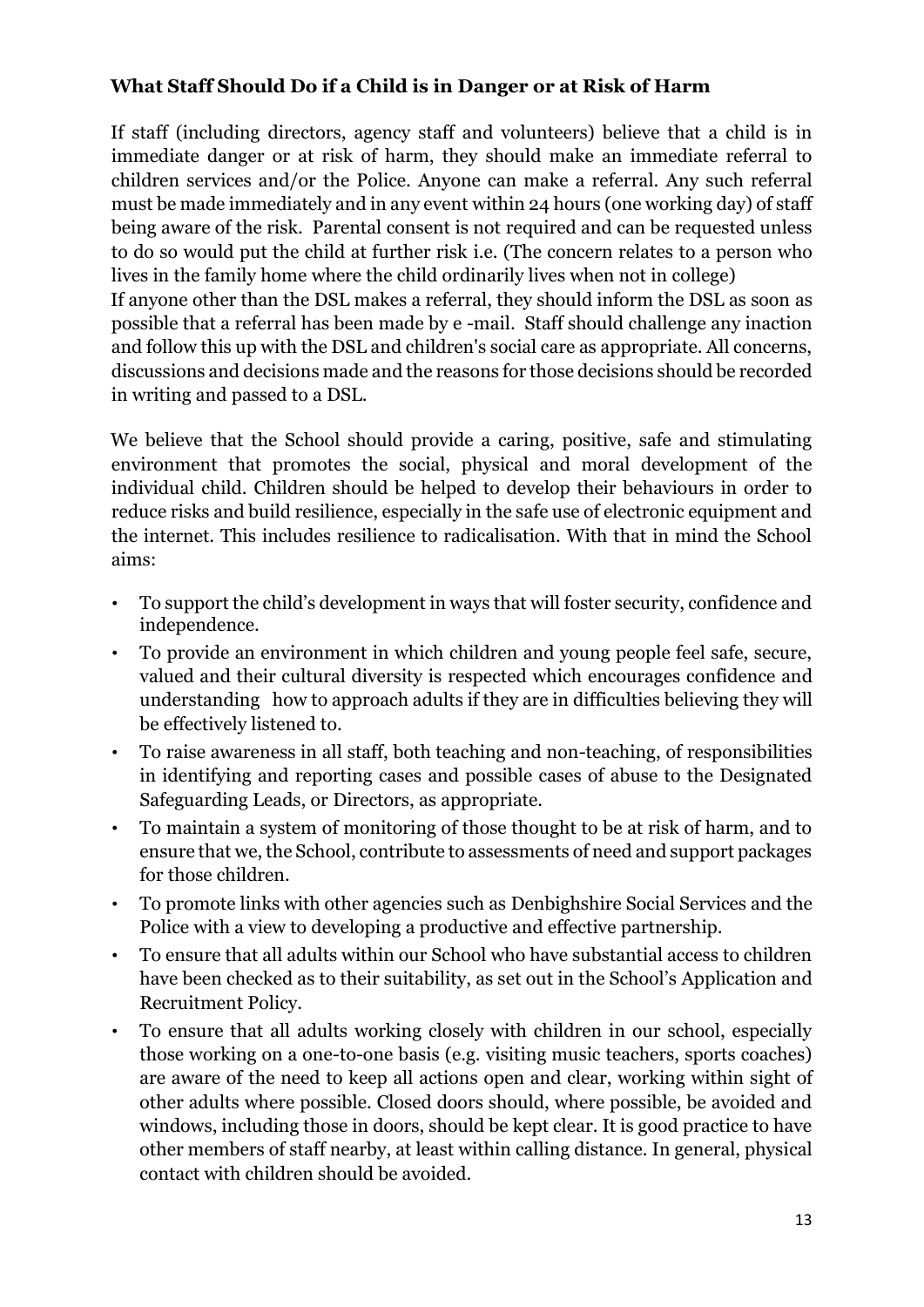- To ensure that any member of another organisation, if responsible for the School's children at any time, has had the appropriate checks.
- To develop further a network of support for staff and children, through dedicated pastoral time in school and application of School pastoral systems such as tutor groups/ houses etc.

Children are taught about safeguarding through the curriculum, through PHSE. The age appropriate curriculum teaches children about the risks posed by adults and young people who use the internet and social media to bully, groom, abuse or radicalise other people, especially children and young people. The PHSE curriculum includes Relationships Education (Prep School) and Relationships and Sex Education (Senior School) in line with new mandatory Government regulations. Internet safety is embedded in the School's computing and PHSE curricula.

Staff act in loco parentis and should therefore aim to act as a reasonable parent would. Staff should be approachable and friendly but there is a line which teachers should not cross. Staff should be consistent, open and honest.

The spiritual, moral, social and cultural development of children, including a focus on British Values, is actively promoted throughout the School. This includes curriculum subjects, extracurricular activities and in the furtherance of the School's ethos through weekly assemblies, multidenominational services, themed assemblies and child elected School Parliament, Peer Mentors and the Prefect Committee.

The promotion of fundamental British Values, coined by the Prevent Strategy, aims to prevent political indoctrination of children through the curriculum. Any prejudiced views are challenged as a matter of course.

# **What Staff should do if a Child is seen as at Risk of Radicalisation**

Staff should follow the School's normal referral processes by speaking to one of the DSL immediately when there are concerns about children who may be at risk of being drawn into terrorism. There may be a referral made to Channel or children's social care depending on the level of risk. Coordinated by the police, Channel provides multiagency support operating within a 'pre-criminal space' in order to deal with concerns proportionately.

Concerns should be reported to the North Wales Police on 0300 330 0101.

(See **Appendix 1** for indicators for the early identification of safeguarding risks to protect and divert young people away from the risks of radicalisation**.**)

The School, in recognition that children may be at risk of being drawn into terrorism or other forms of extremism, carries out appropriate risk assessments with the Head, DSL and Directors responsible for safeguarding to ensure the School's safeguarding arrangements are sufficiently robust to help prevent and protect children from being drawn into terrorism and are regularly revised. The Prevent Duty training is provided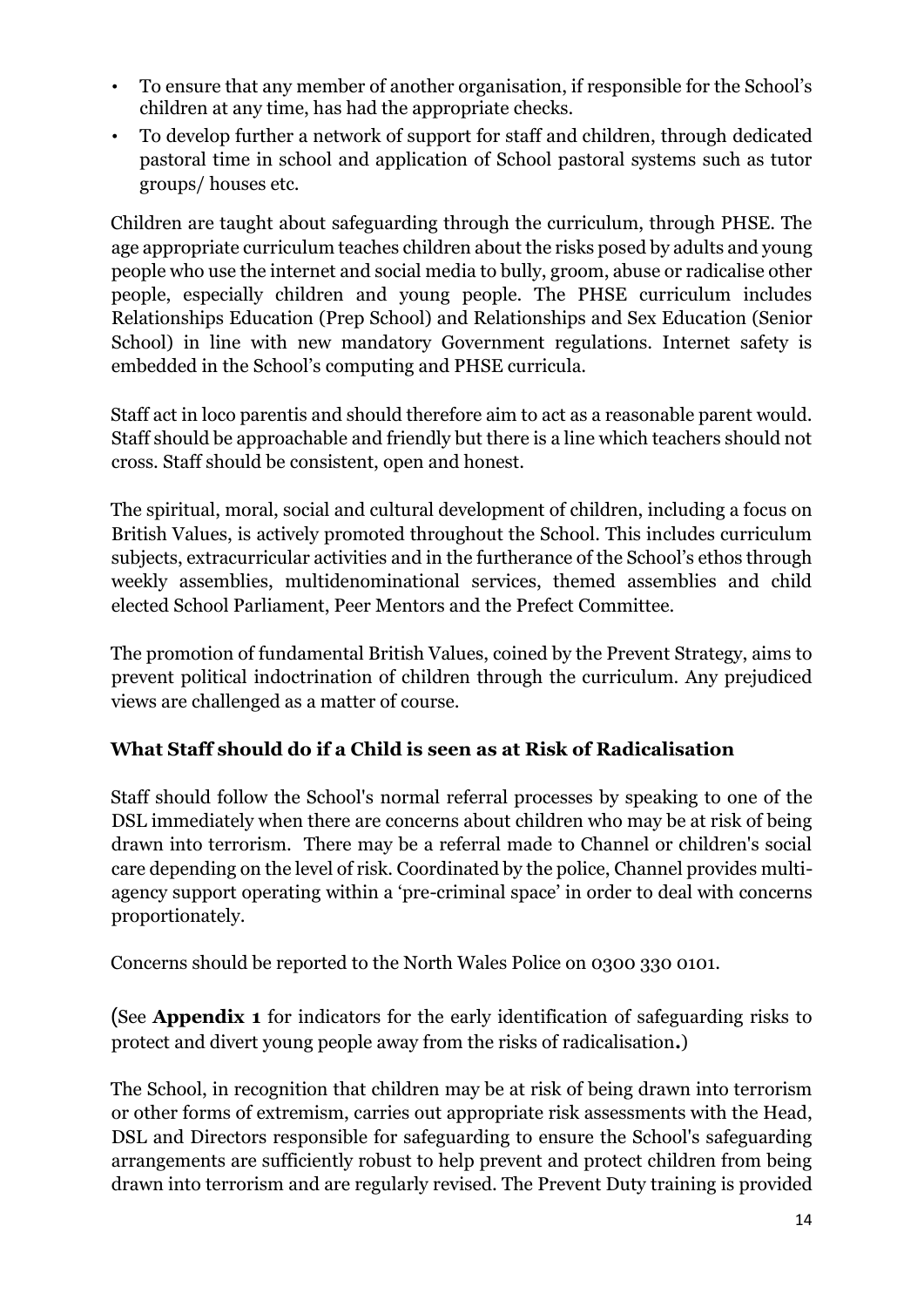to all staff, currently following the course provided by 'educare.com' for this purpose. Training takes place annually for relevant updates.

### **What Staff should do if they discover an Act of Female Genital Mutilation ('FGM')**

There is a specific legal duty on teachers to report to the Police cases where they discover that an act of FGM appears to have been carried out on a girl under the age of 18. They should still discuss any such case with the DSL and involve children's social care as appropriate. (**Appendix 1** of this policy gives information about FGM and procedures to be followed where a child may be at risk.)

Anyone can report concerns about FGM to North Wales Police on the direct number 101. The national helpline is: 0800 028 3550 and  $fgmhelp@nspec.org.uk$ 

#### **What Staff should do if a Child goes missing from Education**

Children who go missing from education, particularly on repeated occasions, is a potential indicator of abuse or neglect, including sexual abuse or criminal and sexual exploitation. The School and Boarding staff need to be vigilant and monitor and report absence from both settings there is an Admissions Register and a twice daily attendance register undertaken in school. Boarders register three times per day with a boarding Houseparent in addition to the registrations during the school day. All children are placed on both registers. Every student has at least 2 emergency contact numbers listed in Engage. As part of ongoing staff training, staff will be made aware of the need to be vigilant of signs of absence from School for potential travel to conflict zones, FGM and forced marriage. For information specific to processes for dealing with missing children from School, please refer to the School's 'Missing Pupil Policy'.

#### **Children Leaving School Role - Notification to the Local Authority**

The School shall inform the local authority CME Officer 01824 -708169 – [ewo@denbighshire.gov.uk](mailto:ewo@denbighshire.gov.uk) of any child who is going to be added to or deleted from the School's admission register at non-standard transition points in accordance with the requirements of the Education (Pupil Registration) (Wales) Regulations 2010 (as amended). This will assist the local authority to:

a) fulfil its duty to identify children of compulsory school age who are missing from education;

b) follow up with any child who might be in danger of not receiving an education and who might be at risk of abuse, neglect or radicalisation.

School attendance registers are carefully monitored to identify any trends. The School will inform the local authority (and the local authority where the child is normally resident) of any child who fails to attend school regularly, or has been absent without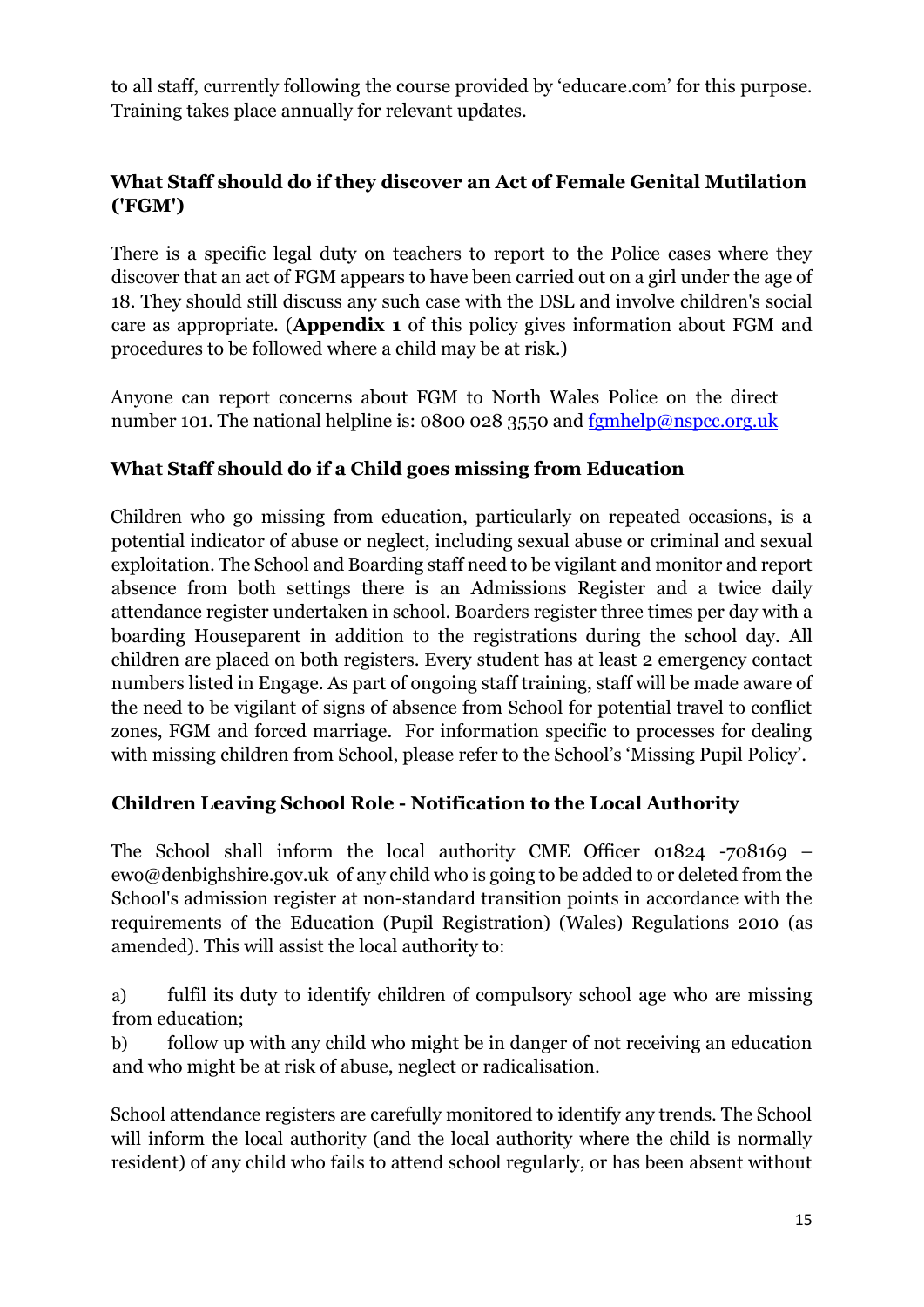the School's permission for a continuous period of 10 school days or more, at such intervals as are agreed between the School and the local authority.

Action should be taken in accordance with this policy if any absence of a child from the School gives rise to a concern about their welfare.

### **Allegations Against Staff – Procedures**

#### **What Staff should do if they have Concerns about Another Staff Member**

If staff have concerns about another staff member, then this should be referred to the Head. Where there are concerns about the Head, this should be referred to the Directors. In the event of allegations of abuse being made against the Head, staff are referred to the procedures below regarding managing allegations of abuse against staff (including volunteers) and refer the matter directly to the designated officer(s) at the North Wales Safeguarding Board. Staff may consider discussing any concerns with the School's DSL and make any referral via them.

#### **What Staff should do it they have Concerns about Safeguarding Practices in the School**

The School aims to ensure there is a culture of safety and raising concerns and an attitude of 'it could happen here'. Where staff have concerns about poor or unsafe practices and potential failures in the School's safeguarding regimes, these should be raised in accordance with the School's whistleblowing procedures which can be found in the School's Whistleblowing Policy. There will be no disciplinary action taken against a member of staff for making such a report provided that it is done in good faith.

The member of staff or volunteer should bring their concerns to the attention of one of the Designated Safeguarding Leads, or in a case where the concerns relate to the actions or inaction of the Designated Safeguarding Leads, to the Head.

Where a staff member feels unable to raise an issue through the School's channels, or feels that their genuine concerns are not being addressed, other whistleblowing channels (e.g. the NSPCC whistleblowing helpline) may be open to them. Contact details for the NSPCC helpline can be found on the Key Contacts page at the start of this policy.

School staff can also raise concerns in these circumstances to Denbighshire County Council Children Services and Education via Children's Gateway 01824 -712200

#### **Arrangements for transition of students when changing school**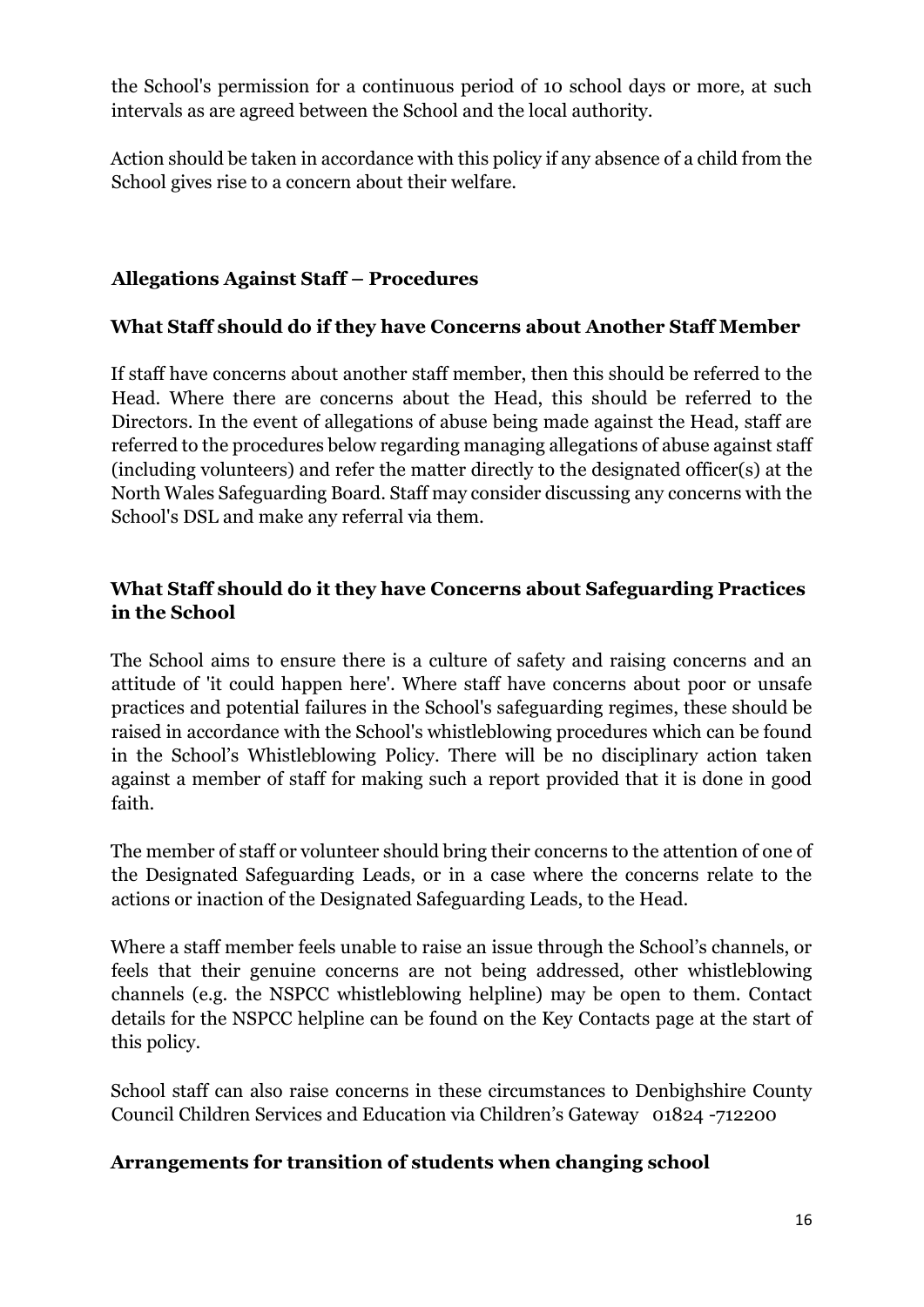Where children leave the School, the DSL will ensure their child protection file is transferred to the new school or college as soon as possible, ensuring secure transit, and confirmation of receipt will be demanded.

In preparation for new students arriving at the School, the DSL will contact schools to ask for safe transferral of child protection files.

In addition to the child protection file, the DSL will consider if it would be appropriate to share any information with the new school or college in advance of a child leaving. For example, information that would allow the new school or college to continue supporting victims of abuse and have that support in place for when the child arrives. Where children are open or known to children services including children who are on the child protection register and the college are part of the multi – agency plan.

# **Arrangements for Dealing with Peer-on-Peer Allegations**

All staff are made aware through training and updates that children can abuse other children. Peer-on-peer abuse is abuse by one or more children against another child. It can manifest itself in many ways and can include (but is not limited to):

- Bullying (including cyberbullying);
- Physical abuse such as hitting, kicking, shaking, biting, hair pulling, or otherwise causing physical harm;
- Sexual violence, such as rape, assault by penetration and sexual assault,
- Sexual harassment, such as sexual comments, remarks, jokes and online sexual harassment, which may stand alone or part of a wider pattern of abuse;
- Up-skirting taking a picture under a person's clothing without them knowing, with the intention of viewing their genitals or buttocks to obtain sexual gratification or cause the victim humiliation, distress or alarm;
- Sexting (youth produced sexual imagery)
- Initiating/hazing type violence and rituals.

When dealing with allegations of peer-on peer abuse, the school's DSL will at all times pay due regard to advice in Chapter 4 of 'Keeping Learners Safe' (Wales) 2021.

**Sexual violence and sexual harassment:** can occur between two children of any age and sex. It can also occur through a group of children sexually assaulting or sexually harassing a single child or group of children. Sexual violence and sexual harassment exist on a continuum and may overlap, they can occur online and offline (both physical and verbal) and are never acceptable. Evidence shows girls, children with SEND/ALND and LGBT children are at greater risk.

The School will ensure that all victims are taken seriously and offered appropriate support from services available local to the school.

Staff should be aware of the importance of: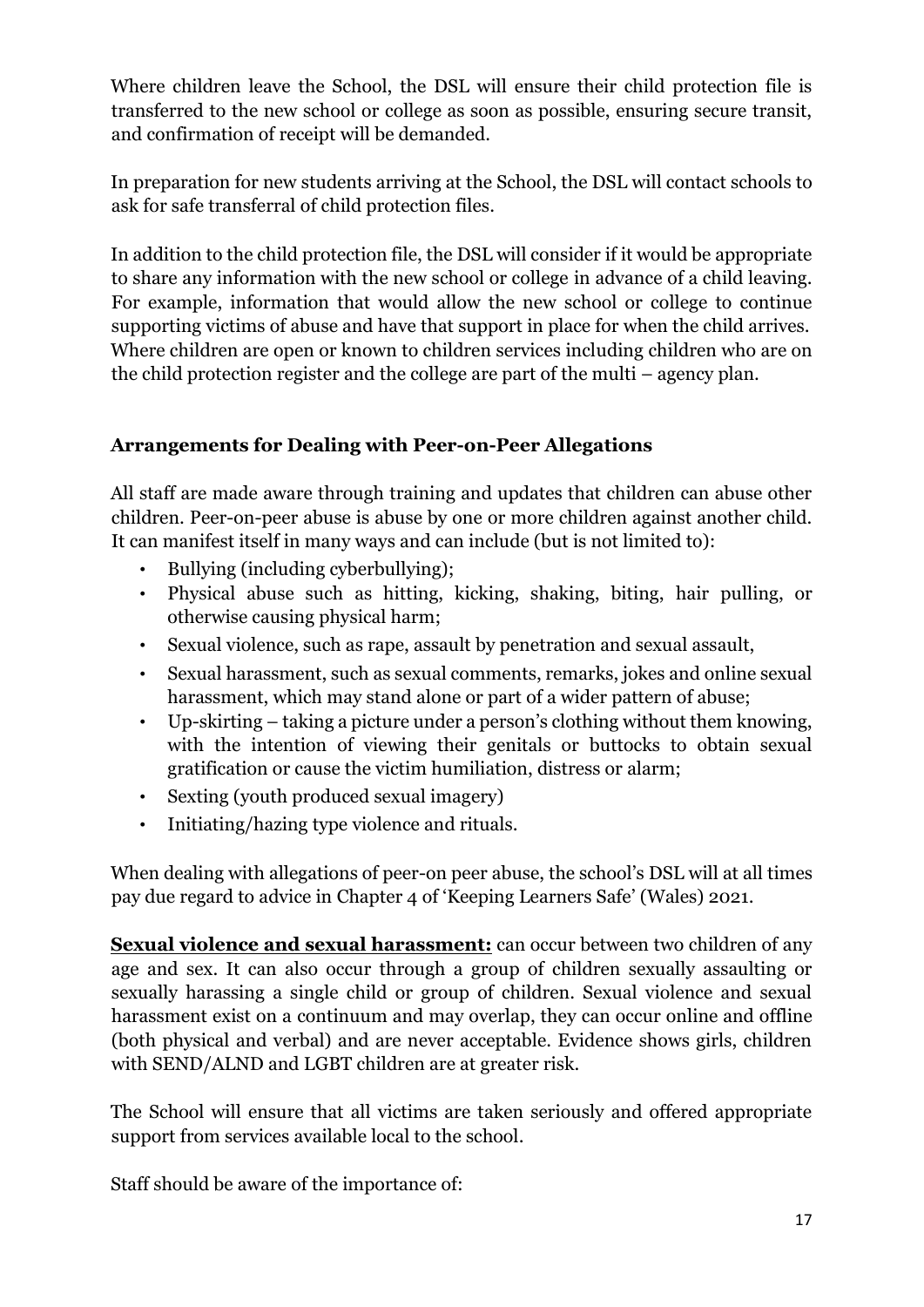- making clear that sexual violence and sexual harassment is not acceptable, will never be tolerated and is not an inevitable part of growing up;
- not tolerating or dismissing sexual violence or sexual harassment as "banter", "part of growing up", "just having a laugh" or "boys being boys";
- Challenging behaviours (potentially criminal in nature), such as grabbing bottoms, breasts and genitalia, flicking bras and lifting up skirts. Dismissing or tolerating such behaviours risks normalising them.

**Sexual violence:** Definitions of sexual violence, including rape, assault by penetration, sexual assault and consent, are made clear in the Sexual Offences Act 2003 and in 'Keeping Learners Safe' (Wales 2021). School staff are aware of what constitutes sexual violence and the fact children can, and sometimes do, abuse their peers in this way.

**Sexual harassment:** When referring to sexual harassment 'Keeping Learners Safe' (Wales 2021) means 'unwanted conduct of a sexual nature' that can occur online and offline. When we reference sexual harassment, we do so in the context of child on child sexual harassment. Sexual harassment is likely to: violate a child's dignity, and/or make them feel intimidated, degraded or humiliated and/or create a hostile, offensive or sexualised environment. Sexual harassment can include:

- sexual comments, such as: telling sexual stories, making lewd comments, making sexual remarks about clothes and appearance and calling someone sexualised names;
- sexual "jokes" or taunting;
- physical behaviour, such as: deliberately brushing against someone, interfering with someone's clothes (schools and colleges should be considering when any of this crosses a line into sexual violence - it is important to talk to and consider the experience of the victim) and displaying pictures, photos or drawings of a sexual nature;
- online sexual harassment. This may be standalone, or part of a wider pattern of sexual harassment and/or sexual violence. It may include:
- non-consensual sharing of sexual images and videos;
- sexualised online bullying;
- unwanted sexual comments and messages, including, on social media;
- sexual exploitation; coercion and threats;
- up-skirting (as described above) this is now a criminal offence.

#### **The response to a report of sexual violence or sexual harassment**

The initial response to a report from a child is important. It is essential that all victims are reassured that they are being taken seriously and that they will be supported and kept safe. A victim should never be given the impression that they are creating a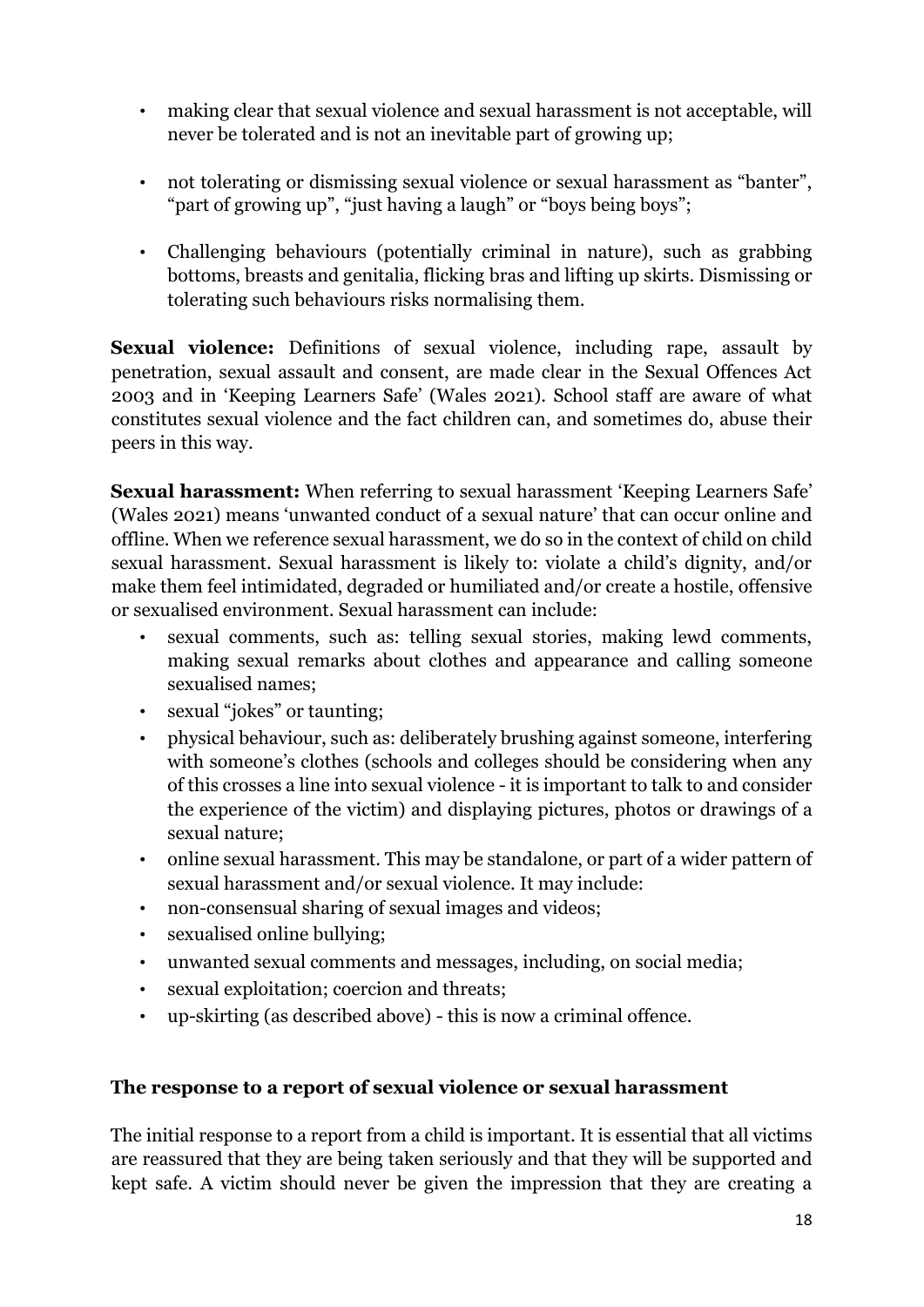problem in reporting sexual violence or harassment. It is important that School staff understand consent.

The DSL will, where there has been a report of sexual violence, make an immediate risk and needs assessment. Where the report pertains to sexual harassment, the need for a risk assessment will be considered. The risk and needs assessment will refer to

- the victim, especially their protection and support
- the alleged perpetrator;
- all the other children (and, if appropriate, staff) at the school, especially any actions that are appropriate to protect them.

The DSL will contact children services and make a referral where required. Any initial risk assessment within school to maintain safety will be undertaken and shared with children services.

The School recognises that children can be particularly vulnerable in residential settings and are alert to the potential for peer-on-peer abuse. **Where there is suspicion of abuse between children, the School recognises the importance of rapid investigation** (notwithstanding its duty to refer concerns without delay to children services for advice) and **protection of all parties involved**. This may include separation and additional supervision. Victims of peeron-peer abuse will be supported by the School in the same way as for all allegations of abuse. The School also has an Anti-Bullying Policy.

The possibility of peer-on-peer abuse is minimised by:

- an open atmosphere of mutual trust among the boarding community;
- experienced boarding staff;
- good staffing provision and supervision;

Although relationships may develop, the School forbids sexual acts between children at School. The School aims to keep such incidents confidential from other children, but will always refer concerns to children services where appropriate.

Where an issue of child behaviour or bullying gives 'reasonable cause to suspect that a child is suffering, or is likely to suffer, significant harm', staff should follow the procedures below rather than the School's Anti-Bullying and Behaviour policies:

A child against whom an allegation of abuse has been made may be suspended from the School during the investigation.

The School will take advice from children services on the investigation of such allegations and will take all appropriate action to ensure the safety and welfare of all children involved including the alleged victim and perpetrator. If it is necessary for a child to be interviewed by the Police in relation to allegations of abuse, the School will ensure that, subject to the advice of children services parents are informed as soon as possible and that the children involved are supported during the interview by an appropriate adult and until the investigation is completed. Confidentiality will be an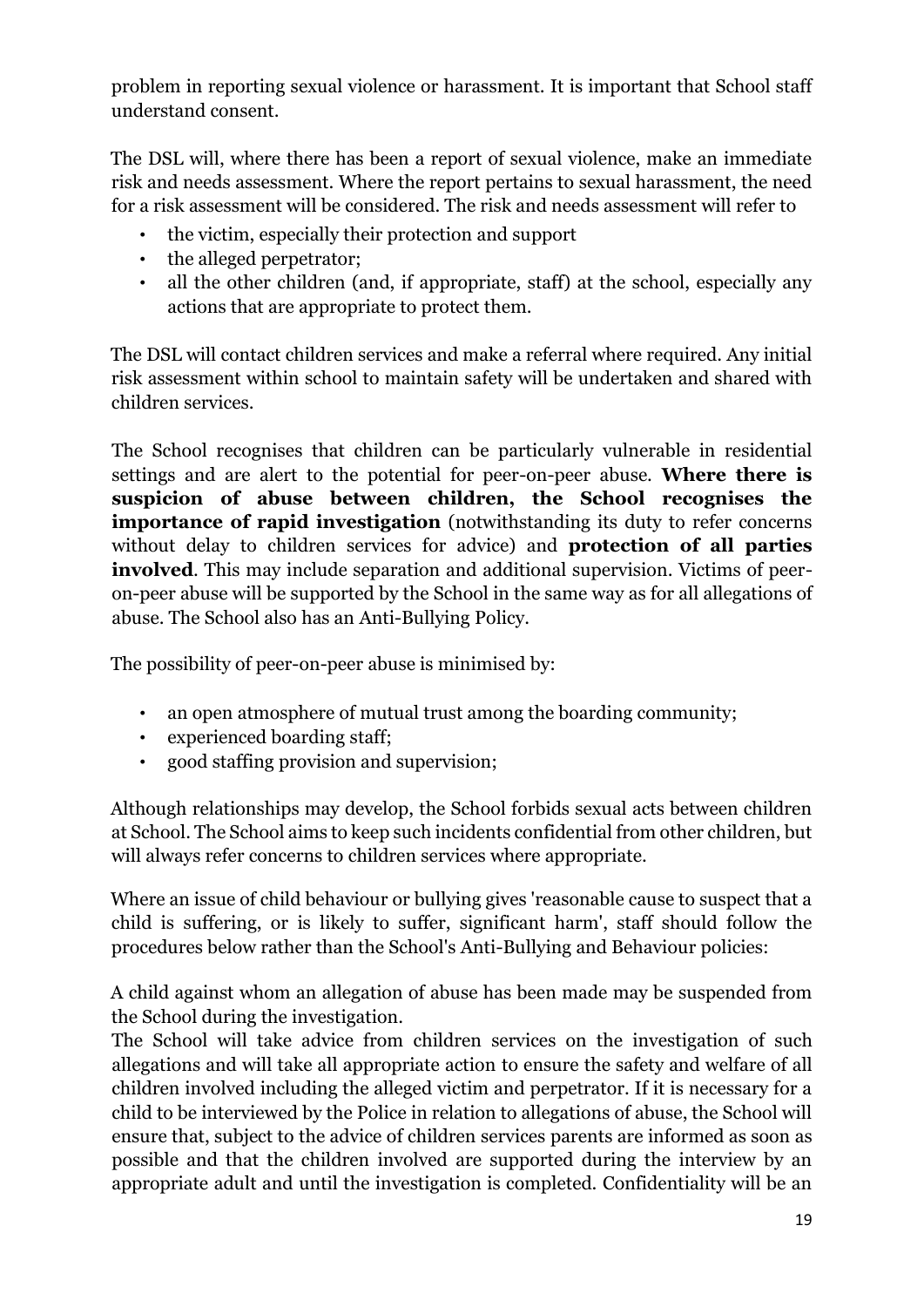important consideration for the School and advice will be sought as necessary from the children services and/or directly with the Police, as appropriate.

In the event of disclosures about child-on-child abuse, all children involved (both victim and perpetrator) will be treated as being at risk and safeguarding procedures in accordance with this policy will be followed. Victims will be supported through the School's pastoral network of DSL/Heads of House/Form Tutors/Independent Councillor, as necessary, and support from external agencies will be sought, as appropriate.

**Sexting:** Under British law it is legal to have sex aged 16 and over. But it is illegal and a serious criminal offence to take, hold or share indecent photos of anyone aged under 18 – even if the person who has the image is under 18 themselves. It also does not matter whether they are boyfriend or girlfriend. Not only could the person be prosecuted, but they could be required by law to register as a sex offender.

When an incident involving youth produced sexual imagery is brought to a member of staff's attention, they should refer the incident to the DSL immediately. The DSL may then call a review meeting with relevant member(s) of staff, before speaking to the children involved. Parents should be informed as early as possible in the process unless there is a sound reason not to do so, e.g., if the child could be harmed as a result.

If there is a risk that the child has been harmed or is at risk of harm a referral should be made immediately to children services and/or directly to the Police. This referral will be undertaken by the DSL lead or other safeguarding designated staff.

#### **Arrangements for Dealing with Allegations of Abuse against Teachers and Other Staff (including the Head, Directors and Volunteers)**

It is essential that any allegation of abuse made against a teacher or other member of staff or volunteer in an education setting is dealt with fairly, quickly and consistently. In a way that provides effective protection for a child and at the same time supports the person who is subject to the allegation.

The School's procedures for managing allegations against staff who are currently working in the School follows the guidance Welsh Government Handling Allegations of Abuse against teachers and Staff April 2014 (see Link above to full guidance document)

The guidance addresses matters where school staff may have behaved in a way that has harmed a child, or may have harmed a child;

- Possibly committed a criminal offence against or related to a child; or
- Behaved towards a child in a way that indicated that they would pose a risk of harm if they were to work regularly or closely with children.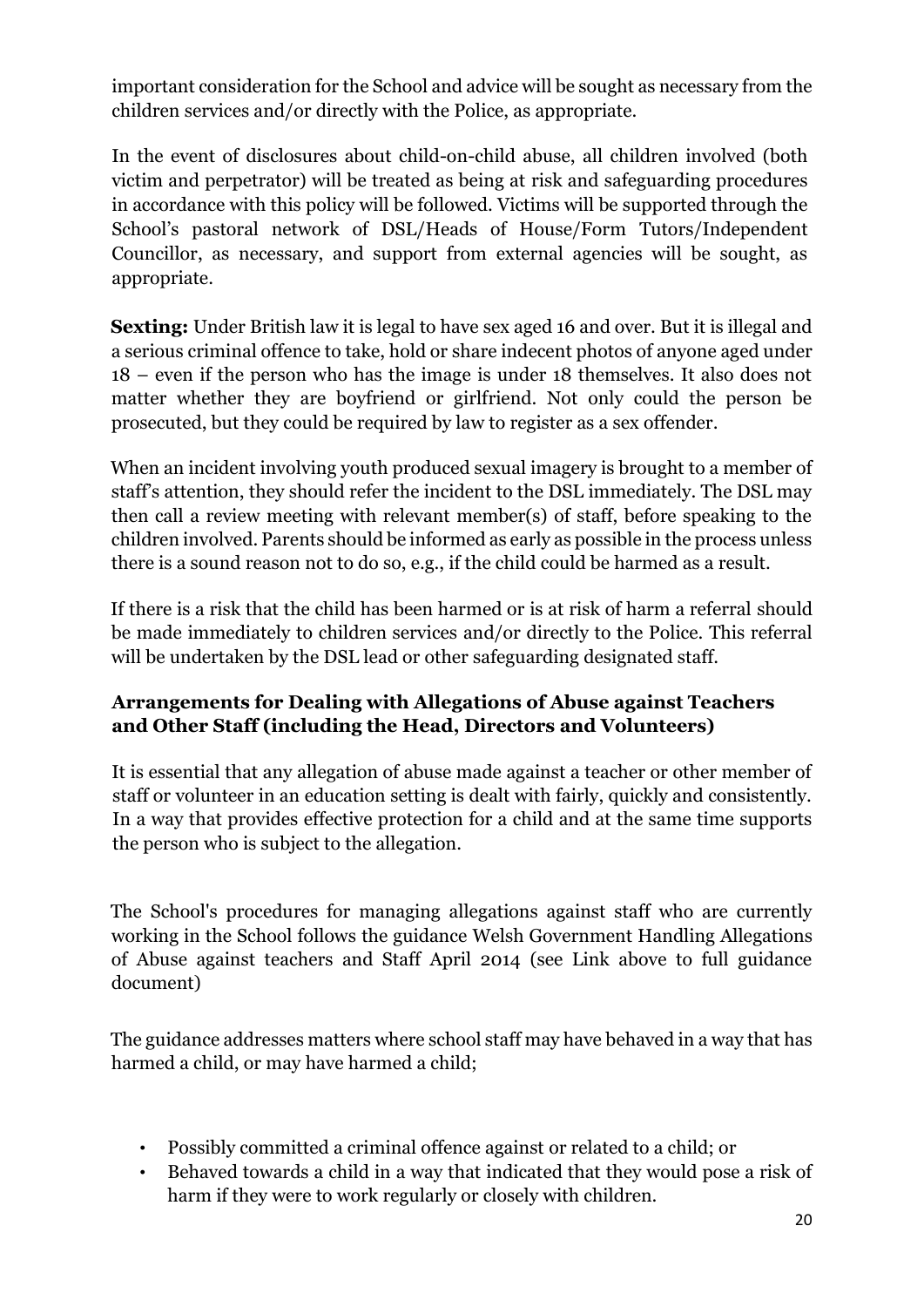If an allegation is made against anyone working with children in the School, the School **will not undertake their own investigation** of allegations without prior consultation with the Local Authority Designated Officer (LADO) or, in the most serious cases, the Police, so as not to jeopardise statutory investigations. In some cases, the School may first discuss informally with the Designated Officer to seek immediate advice.

All allegations will be investigated as a priority to avoid any delay.

1. All allegations which appear to meet any of the above reporting criteria are to be reported straight away to the Head or to a DSL. If an allegation is reported to the DSL, the DSL will keep the Head informed and vice versa. Where the Head or DSL is absent, reports may be made directly to the Senior Leadership Team. Where the Head or DSL is the subject of the allegation or concern, reports must be made to the Directors. **In this instance the Head / DSL must not be informed of the allegation prior to contact with the Directors and Local Authority Designated Officer (LADO).** 

2. The Head will immediately discuss the allegation with the LADO and consider the nature, content and context of the allegation and agree a course of action including any involvement of the Police. (Where the Head deems there to be an immediate risk to children or there is evidence of a possible criminal offence, he will involve the Police immediately.) All discussions should be recorded in writing, and any communication with both the individual and the parents of the child (ren) agreed and retained. The LADO should be informed within one working day of all allegations that come to the School's attention and appear to meet the criteria or that are made directly to the Police and/or children services.

3. The Head will ensure that the individual who is subject of the allegation is informed as soon as possible and given an explanation of the likely course or action, unless there is an objection by children services or the Police. He will appoint a named representative to keep the individual informed of the progress of the case and will consider what other support is appropriate for the individual via teacher union or teacher support agreed with the individual.

4. The Head should give careful consideration as to whether the circumstances of the case warrant suspension as a "neutral act" put in writing pending further enquiries by agencies and school or whether alternative arrangements should be put in place until the allegation is resolved. He will give due weight to the views of the LADO and Welsh Government Guidance above Hyperlink) when making a decision about such matters. Where the individual is suspended, the case manager will ensure they know who their point of contact is in the School and shall provide them with their contact details.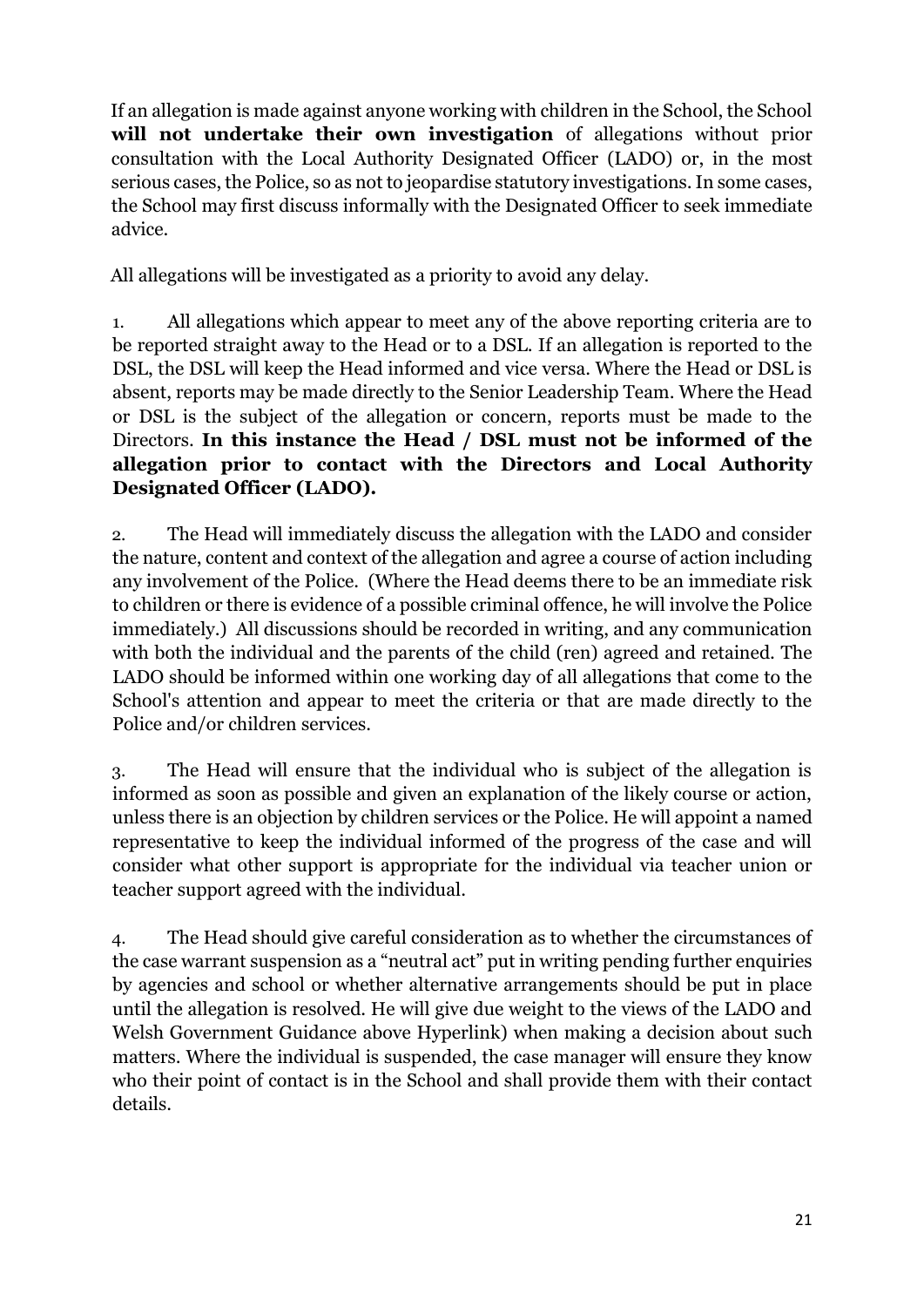5. Where a member of boarding staff is suspended pending an investigation, the case manager will consider whether arrangements for alternative accommodation away from children should be made.

6. The Head will ensure that parents are informed as soon as possible and kept informed about progress of the case, subject to any advice from children services or the Police.

7. The Head will discuss with the LADO whether a referral to the Disclosure and Barring Service or Teaching Regulation Agency (TRA) should be made where an allegation is substantiated, and the person is dismissed or the School ceases to use their services, or the person resigns or otherwise ceases to provide their services. The School has a legal obligation to report promptly to the Disclosure and Barring Service any person (whether employed, contracted, a volunteer or a student) who has harmed, or poses a risk of harm, to a child, or if there is reason to believe the member of staff has committed one of a number of listed offences, and who has been removed from working (paid or unpaid) in regulated activity, or would have been removed had they not left. Referrals should be made as soon as possible, and ordinarily on conclusion of an investigation, when an individual is removed from regulated activity. Further, or in the alternative, if an investigation leads to the dismissal or resignation prior to dismissal of a member of teaching staff specifically, the School must consider making a referral to the Teaching Regulation Agency and a prohibition order may be appropriate (because that teacher has displayed unacceptable professional conduct, conduct that may bring the profession into disrepute or a conviction at any time for a relevant offence).

8. On conclusion of the case, the Head will review the circumstances of the case with the LADO to determine whether there are any improvements to be made to the School's safeguarding procedures or practices to help prevent similar events in the future.

The School will make every reasonable effort to maintain confidentiality and guard against unwanted publicity whilst an allegation is being investigated or considered.

Allegations found to be malicious will be removed from the individual's personnel records and destroyed and informed of this action formally in writing by the school. In all other circumstances a written record will be made of the decision and retained on the individual's personnel file in accordance with the Welsh Government 'Handling allegations against teaching and school staff guidance April 2014 and a copy will only be provided to the individual concerned.

Allegations proven to be false, unsubstantiated or malicious will not be included in employer references. If an allegation is shown to be deliberately invented or malicious, the Head will consider whether any disciplinary action is appropriate against a child who made it; or whether the Police should be asked to consider if action might be appropriate against the person responsible even if they are not a child.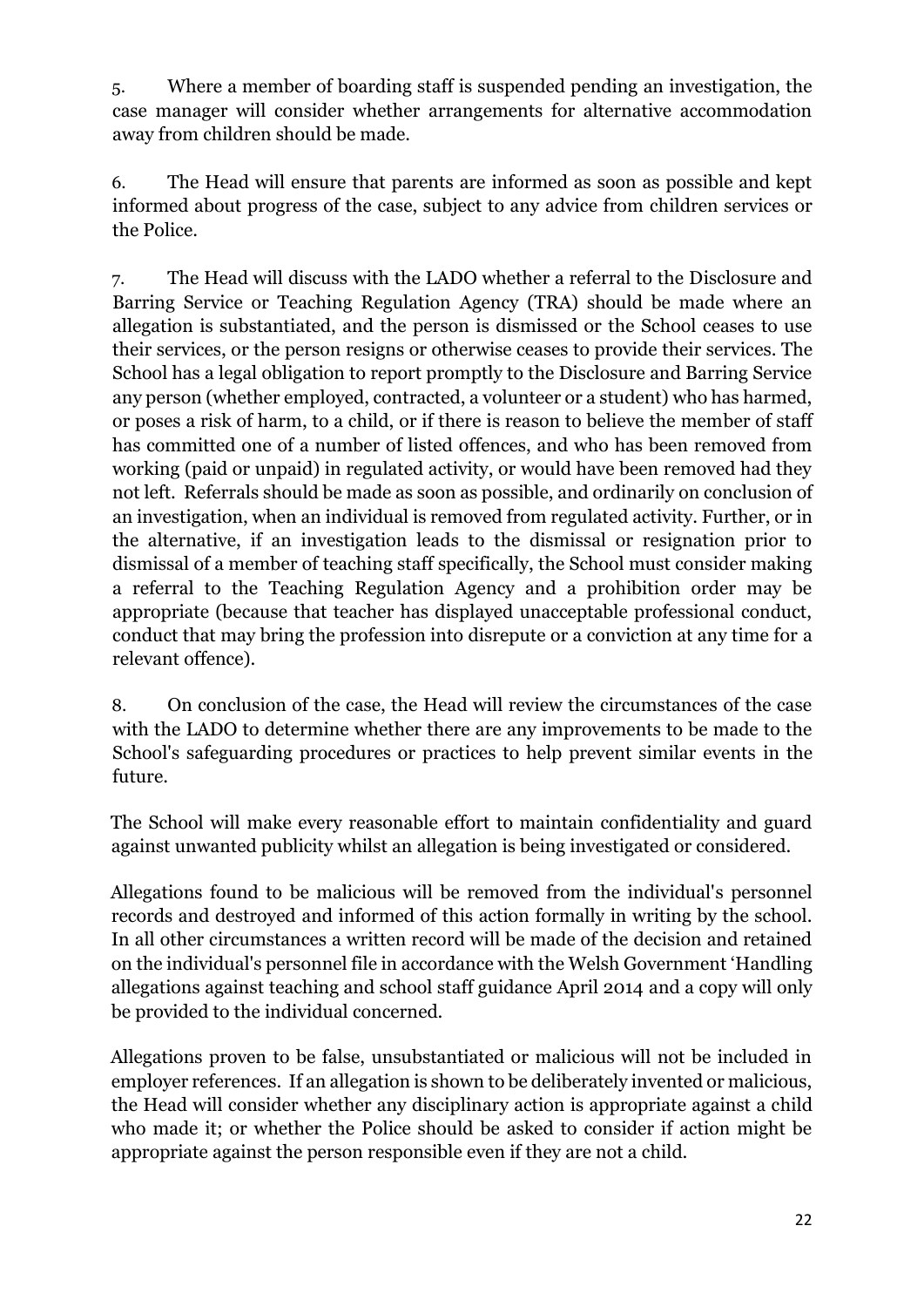Allegations against a teacher who is no longer teaching should be referred to the Police. Historical (non-recent) allegations of abuse should also be referred to the Police.

# **Staff Code of Conduct (Staff Handbook)**

The School's code of conduct can be found in the Staff Handbook. The aim of the code of conduct is to provide clear guidance about behaviour and actions so as to not place children or staff at risk of harm or of allegation of harm to a child.

#### **Safer Recruitment**

The School is committed to safer recruitment processes. Members of the teaching and nonteaching staff at the School including part-time staff, temporary and supply staff, and visiting staff, such as musicians and sports coaches are subject to the necessary statutory child protection checks before starting work, for example, right to work checks, additional overseas checks (if necessary), verifying identity, taking up references, checking work history and confirming medical fitness for the role. For most appointments, an enhanced DBS check with 'barred list' information will be appropriate.

A DBS certificate will be obtained from the candidate before or as soon as practicable after appointment. Alternatively, if the applicant has subscribed to it and gives permission, the School may undertake an online update check through the DBS Update Service.

Full details of the School's safer recruitment procedures for checking the suitability of staff, Directors and volunteers to work with children and young people is set out in the School's Application and Recruitment Policy.

The School's protocols for ensuring that any visiting speakers, whether invited by staff or children themselves, are suitable and appropriate supervised are set out in the Staff Handbook.

#### **Management of Safeguarding**

The School's DSL is Miss Rebecca Davies and the four Deputy DSLs are Mr Andrew Allman, Headmaster, Mr Ian Lloyd, Senior Deputy Headmaster, Mrs Alicia Vogler, Deputy Headmistress and Mr Michael Pearson, Assistant Headmaster. All are members of the Senior Leadership Team.

In the absence of the DSL, the deputies will act. For out of School activities/hours, staff will contact either DSL, initially by phone or email, in order to discuss safeguarding concerns, should they arise.

The DSL's contact details can be found within the Key Contacts section at the start of this policy.

The DSL's role is to take lead responsibility for safeguarding and child protection matters in the School and boarding arrangements, and pupil's online safety. The DSL's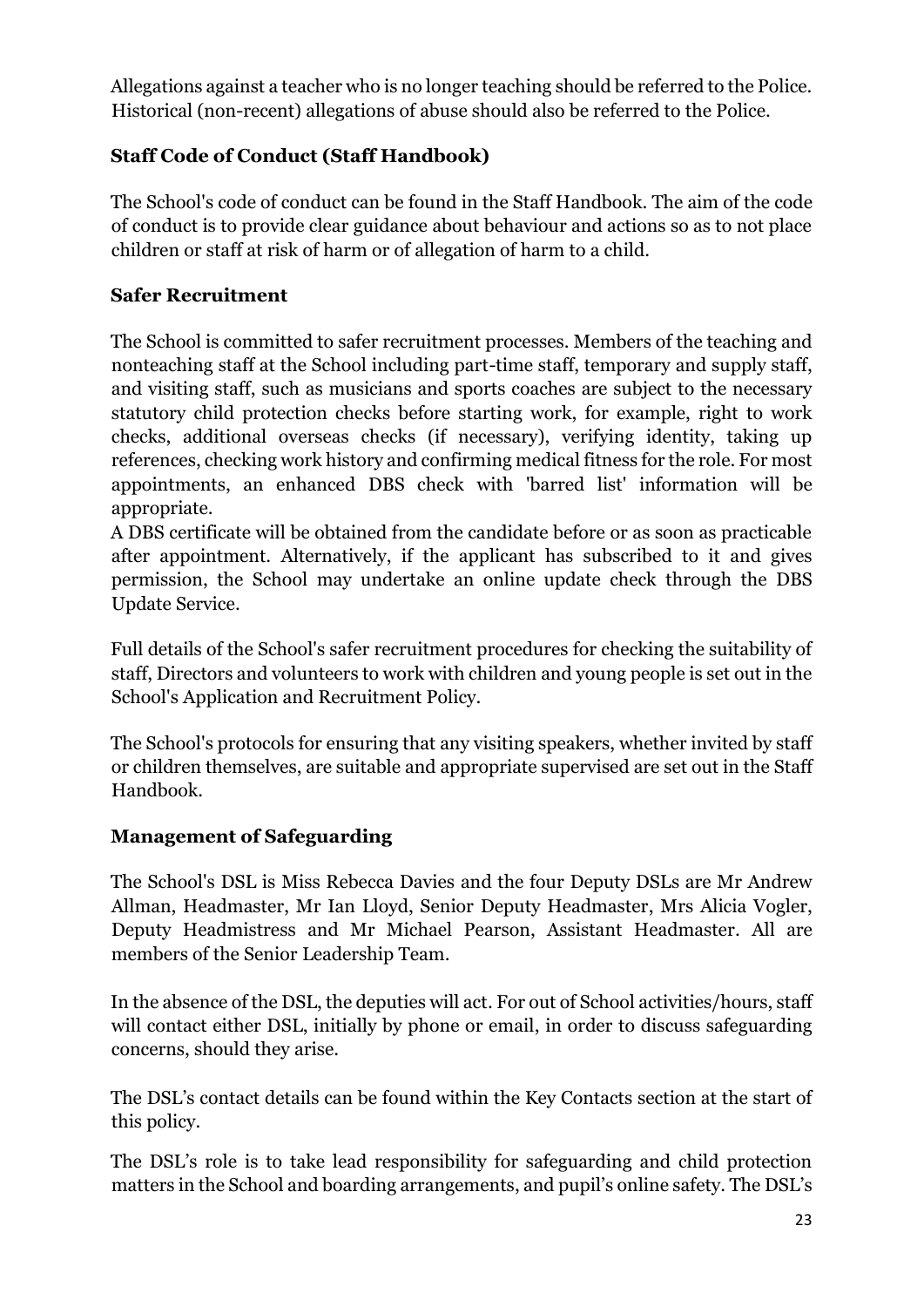responsibility is to maintain an overview of safeguarding within the School, to open channels of communication with local statutory agencies, support staff in carrying out their safeguarding duties and to monitor the effectiveness of the School's policies and procedures in practice, acting as a source of support, advice and expertise for all staff. The DSL works with the Directors to review and update the School's Safeguarding Policy. Where a child leaves the School, the DSL will also ensure their safeguarding file is transferred to the new school (separately from the main child file) as soon as possible. The DSL will ensure secure transit and obtain confirmation of receipt.

The DSL regularly reviews the School's and their own practices by way of ensuring they are current with legislation, guidance and local safeguarding procedures together with ensuring school staff receive and maintain safeguarding training.

During term time, the DSL will always be available (during school hours) for staff in the School to discuss any safeguarding concerns. For out of hours/out of term activities, the School's arrangements are that the DSL can be reached by mobile phone daily and the most appropriate or most easily available DSL will respond to and deal with any incident immediately, contacting the Headmaster if and as necessary. Personal mobile telephone numbers for both DSL and Deputy DSL are kept in the School offices and may be used in out of hours/out of term times.

Full details of the DSL's role can be found in Chapter 2 of 'Keeping Learners Safe' (Wales Apr 2021.)

Ultimate lead responsibility for safeguarding and child protection remains with the headmaster not DSL and this responsibility should not be delegated.

# **Training**

All induction and training are in line with current legislation and Guidance in Wales via the Welsh Government.

# **All Staff**

All new staff will be provided with induction training that includes:

- the safeguarding policy, including information about the identity and role of the DSL.
- the staff code of conduct, including the School's whistleblowing procedure and the ICT acceptable use policy, staff/child relationships and communications including the use of social media (Staff Handbook)
- a link to the document 'Keeping Learners Safe' (WG Guidance Apr 2021)
- School leaders and staff who work directly with children will also be required to read and understand Chapters 1 and 2 of 'Keeping Learners Safe' (WG Guidance 2021)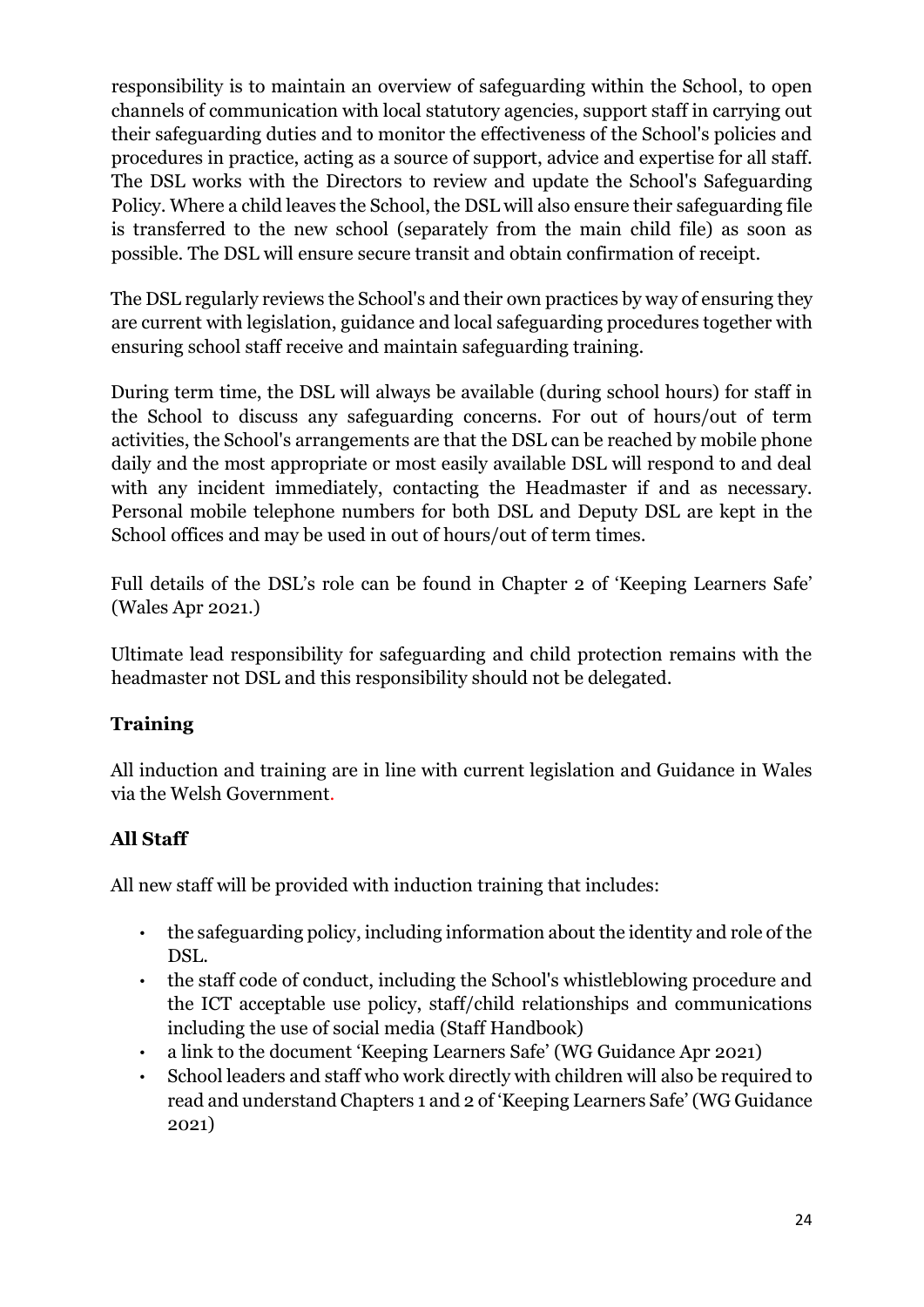Copies of the above documents are provided to all new staff during induction and are readily available on the Staffroom Safeguarding Notice Board and the policy through the School Website.

All staff are also required to:

- Read Chapters 1 and 2 of 'Keeping Learners Safe' (Welsh Gov.) and confirm that they have done so Each time Part One of 'Keeping Learners Safe' (Wales Guidance Apr 2021.) is updated by the Welsh Government, staff will be updated on the changes via staff training during INSET or staff meetings.
- Understand key information contained in Part One of 'Keeping Learners Safe'. The DSL will ensure understanding by staff by delivering appropriate training at INSET or ordinary/extraordinary staff meetings. All staff will sign a document confirming that they have read and understood Chapters 1 and 2 'Keeping Learners Safe'.
- Receive training in safeguarding and child protection regularly, in line with advice from the Denbighshire Safeguarding Team. The School uses 'educare.com' online training, together with regular staff updates, to deliver much of this training. Training will include online safety. It will also include Prevent awareness training to equip staff to raise concerns appropriately by ensuring all staff have the knowledge and confidence to identify children at risk of being drawn into terrorism; are able to challenge extremist ideas; and know how to refer children and young people for further help.
- Undertake regular informal updates, at least annually, to provide them with relevant skills and knowledge to safeguard children effectively. The School provides these via, for example, emails, staff meetings and training at INSET.

# **Training and Updates for DSLs**

The DSLs receive updated child protection training at least every two years to provide them with the current knowledge and skills required to carry out the role. This includes local inter-agency working protocols, participation in child protection case conferences, supporting children through a care and support plan (CASP) identifying children at risk of radicalisation, record keeping and promoting a culture of listening to children and training in the approach to Prevent duties. Further details of the required training content for the DSL are set out in Chapter 4 of 'Keeping Learners Safe' guidance.

In addition to their formal training, the DSL's knowledge and skills are updated at least annually, to keep up with any developments relevant to their role, through attendance at courses, conferences, meetings, emails etc.

#### **Oversight of Safeguarding, Including Arrangements for Reviewing Policies and Procedures**

A review of the School's safeguarding policy takes place at least annually, including an update and review of the effectiveness of procedures and their implementation. The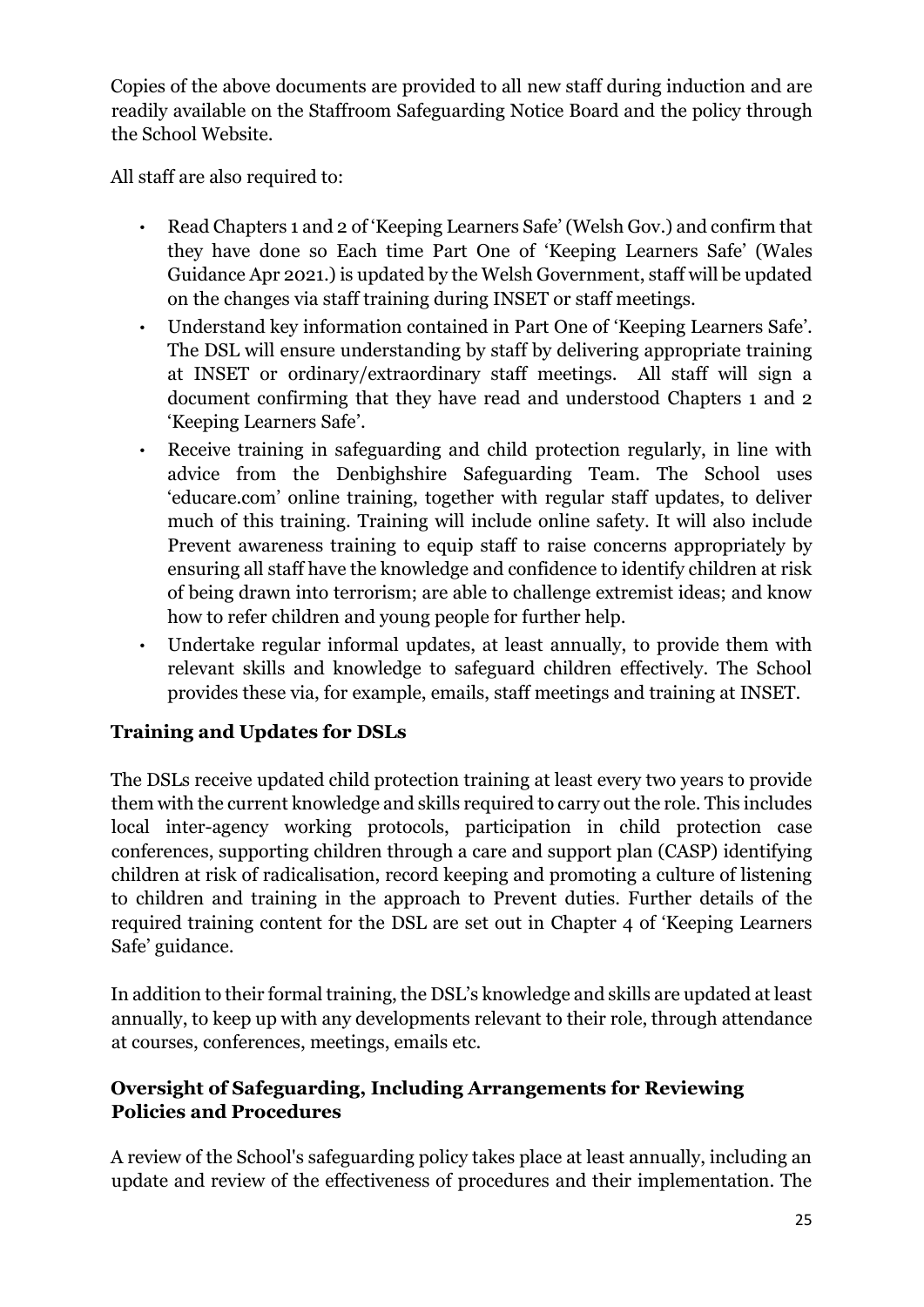working of this policy will be monitored by the DSL in the School who will report as required to the management team of the school.

The School Senior Leadership Team will undertake an annual review of the School's safeguarding policies and procedures together with a review of the safeguarding incidents that have arisen and how they were managed. This policy will also be reviewed as necessary to reflect changes in legislation, guidance and practice. This process is carried out to ensure that the School is continuing to provide the very highest standard of safeguarding possible.

Any deficiencies or weaknesses identified in this policy or in any of the School's safeguarding arrangements will be remedied without delay.

The mechanisms for change in practice are formulated with staff through training updates and pastoral meetings (House meetings etc.) and changes in practice added to/ altered within the [S](http://www.barnardcastleschool.org.uk/)taff Handbook. The School draws on the expertise of staff, including the DSL, in shaping the School's safeguarding arrangements and policies.

If there has been a substantiated allegation against a member of staff, the School will work with the LADO to determine whether there are any improvements to be made to the School's procedures or practice to help prevent similar events in the future.

#### **The School's Arrangements to Fulfil Other Safeguarding Responsibilities.**

#### **Teaching children how to keep safe**

The Senior Leadership Team ensures that all children are taught about safeguarding, including online safety, through the curriculum and PHSE to help children to adjust their behaviours in order to reduce risks and build resilience, including to radicalisation. This includes teaching children about the safe use of electronic equipment and the internet and the risks posed by adults or young people, who use the internet and social media to bully, groom, abuse or radicalise other people, especially children, young people and vulnerable adults.

Internet safety is an integral part of the School's Computer Science curriculum and also embedded in PHSE, including sex and relationships education.

The School has appropriate filters and monitoring systems in place to safeguard children from potentially harmful and inappropriate material online. The School subscribes to an internet filtering system with the facility to control and filter website content deemed inappropriate. Time available for use of the internet is controlled according to age. Such systems aim to reduce the risk of children being exposed to illegal, inappropriate and harmful materials online; reduce the risk of children being subjected to harmful online interaction with others and help manage online behaviour that can increase a child's likelihood of, or causing, harm. Further detail of the School's approach to online safety can be found in the School's IT & Communications Policy, ICT Acceptable Use Policy, Photographs and Digital Images Policy, and Social Media Policy which include detail on the use of mobile technology in School (and accessing 3G and 4G technology on school premises) and the School's IT arrangements to ensure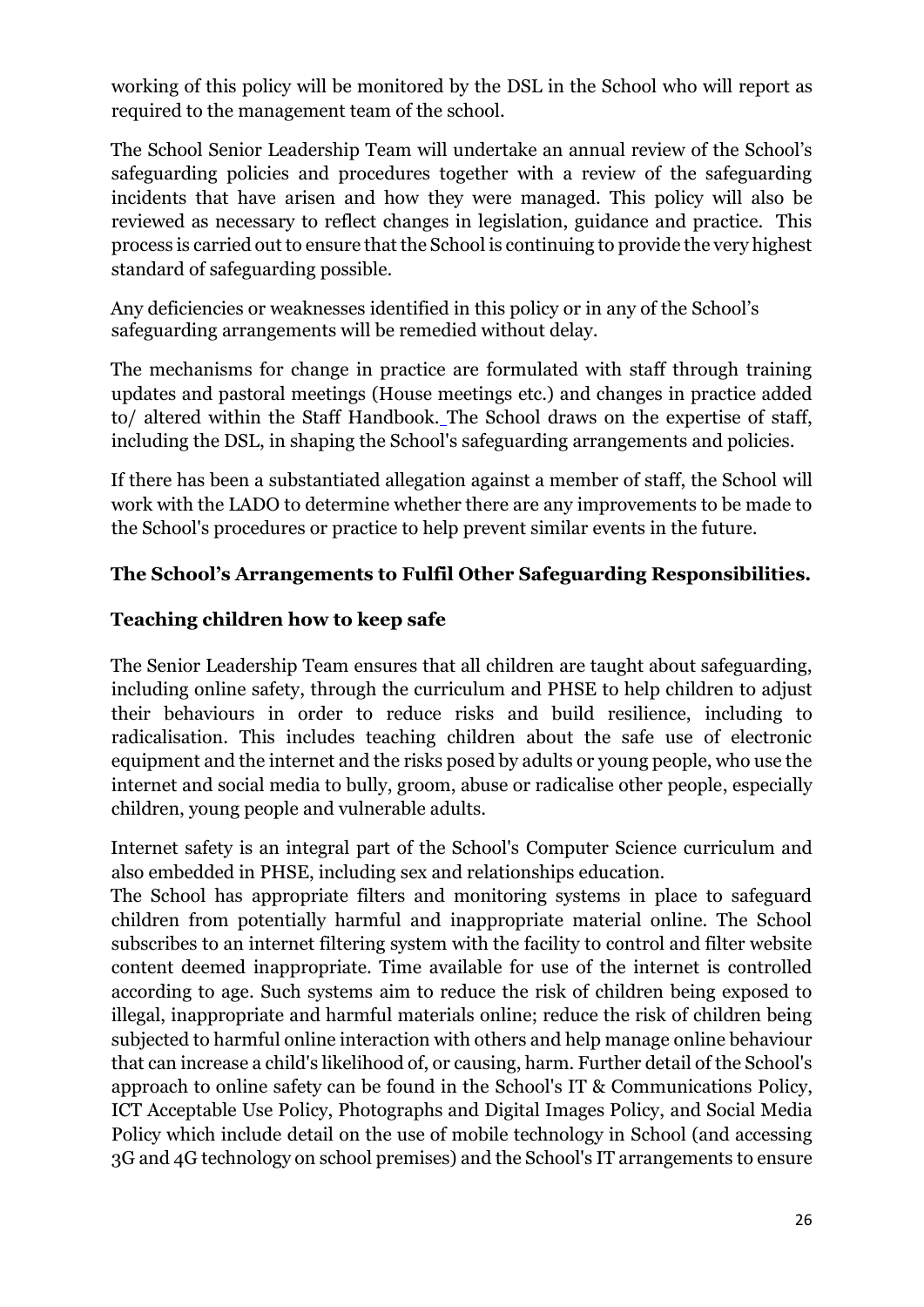that children are safe from terrorist and extremist material when accessing the internet through the School's systems.

### **Looked after children**

The Senior Leadership Team will ensure that staff have the skills, knowledge and understanding necessary to keep safe any children on roll who are looked after by a local authority.

Miss Rebecca Davies is the designated member of staff who has responsibility for their welfare and progress. The School will ensure that the designated member of staff receives appropriate training in order to carry out their role.

The school will liaise when necessary with the LAC Education Liaison Officer in Denbighshire County Council to seek advice and support beyond the school scope of supporting LAC pupils.

LAC Education Liaison Officer Contact No: 01824 – 71 2910

# **Arrangements for Visiting Speakers**

The School has clear protocols for ensuring that any visiting speakers are appropriately supervised and suitable, detailed in the School's Visitors Policy & Procedures (School Day & Extra-Curricular) and the Visitor Policy & Procedures (Boarding). The School's responsibility to children is to ensure that they can critically assess the information they receive as to its value to themselves, and that the information is aligned to the ethos and values of the School and British values.

The School is required to undertake a risk assessment before agreeing to a Visiting Speaker being allowed to attend the School. This will take into account any vetting requirements considered appropriate in the circumstances, and may include a DBS check if relevant.

Visiting speakers will be expected to understand that, where appropriate, their session should actively promote the British values of democracy, the rule of law, individual liberty and mutual respect and tolerance of those with different faiths and beliefs and at no point undermine these. In some cases, the School may request a copy of the Visiting Speaker's presentation and/or footage in advance of the session being provided.

Visiting Speakers, whilst on the School site, will be supervised by a School employee. On attending the School, Visiting Speakers may be required to show original current identification documents including a photograph such as a passport or photo card driving licence. The School shall also keep a formal register of visiting speakers retained in line with its Data Protection Policy. Unsupervised volunteers whose presence is regular and frequent will be subject to the usual DBS checks.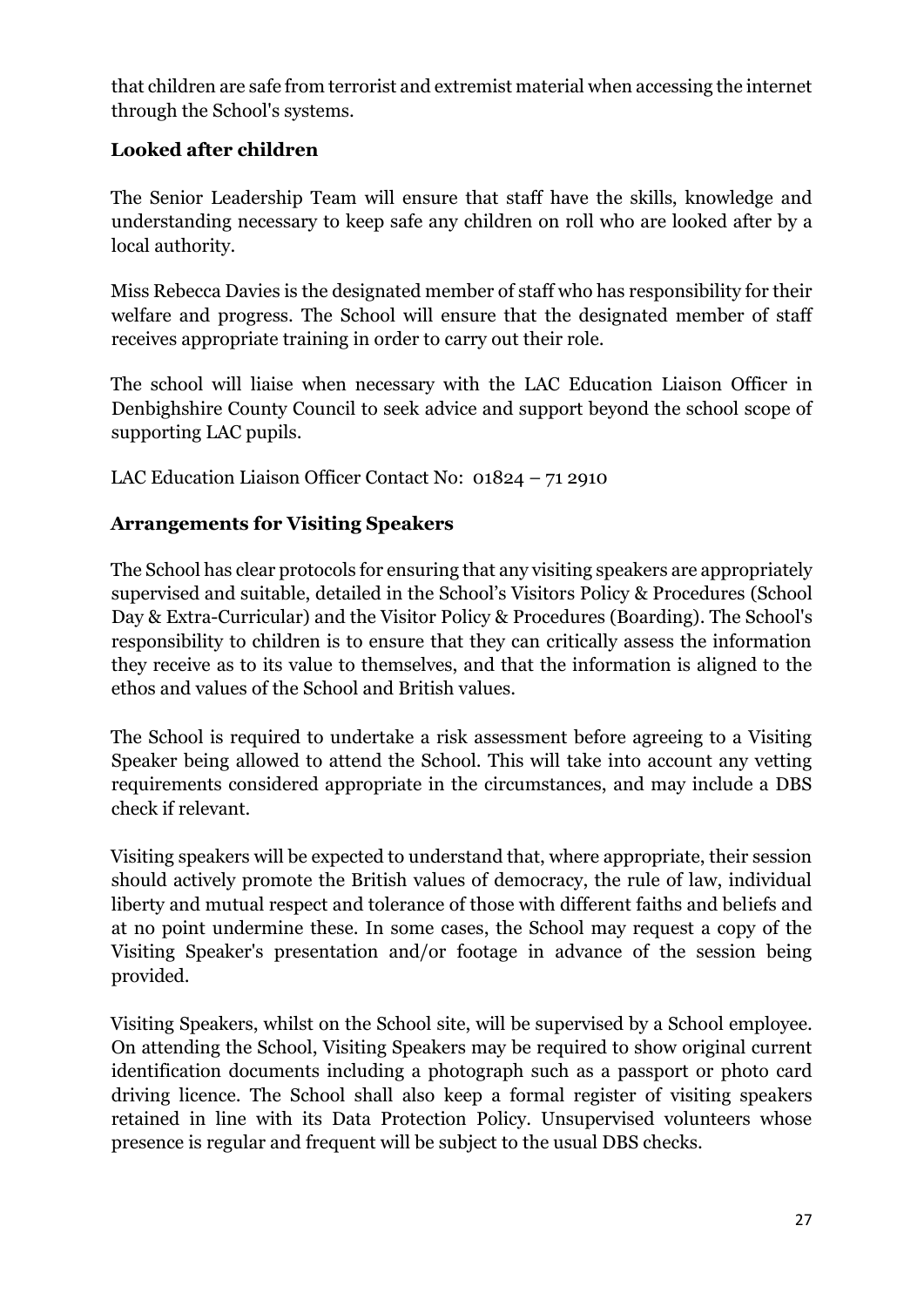#### **Off-site tuition**

Please refer to the School's 'Educational Visits Policy' for details regarding additional measures taken to safeguard children for off-site tuition or performances away from the School.

#### **Use of mobile phones and cameras**

The School's policy on the use of mobile phones and cameras in the setting can be found in the School's IT & Communications Policy, Social Media Policy, ICT Acceptable Use and Photographs and Digital Images policy.

#### **[Equal Opportunities](file://///bcs-sr-file1/staffshared/Policy%20Documents/Equal%20Opportunities.doc)**

In meeting its safeguarding obligations the School will be mindful of the obligations under the Equality Act 2010, which covers discrimination against a child or prospective child on grounds of sex, race, caste, disability, religion or belief, sexual orientation, gender reassignment, pregnancy or maternity. All staff, volunteers and Directors with responsibilities under this policy must take into account the [Equal](file://///bcs-sr-file1/staffshared/Policy%20Documents/Equal%20Opportunities.doc)  [Opportunities Policy](file://///bcs-sr-file1/staffshared/Policy%20Documents/Equal%20Opportunities.doc) [w](file://///bcs-sr-file1/staffshared/Policy%20Documents/Equal%20Opportunities.doc)hen discharging their duties.

Children with a special educational needs and/or disability (SEND/ALND) can face additional safeguarding challenges, including communication barriers and difficulty in overcoming these. Staff should guard against the assumption that certain behaviours, moods and injuries necessarily pertain to the child's disability without the need for further exploration and be aware that behaviours such as bullying may impact disproportionately upon a child with SEND/ALND without them necessarily displaying signs of this.

#### **The use of 'reasonable force' in School**

All Staff are required to undertake training in Use of Reasonable Force in School. The Level 2 course meets the national approved police standards.

[Under section 93 of the Education and Inspections Act 2006 a](http://www.legislation.gov.uk/ukpga/2006/40/section/93)ll school staff are able to use such force as is reasonable in the circumstances to prevent a child or young person from doing, or continuing to do, any of the following:

- committing any offence (or, for a learner under the age of criminal responsibility, what would be an offence for an older learner);
- causing personal injury to, or damage to the property of, anyperson (including the self- harm to the learner);
- prejudicing the maintenance of good order and discipline at the school or among any leaners receiving education at the school, whether during a teaching session or otherwise.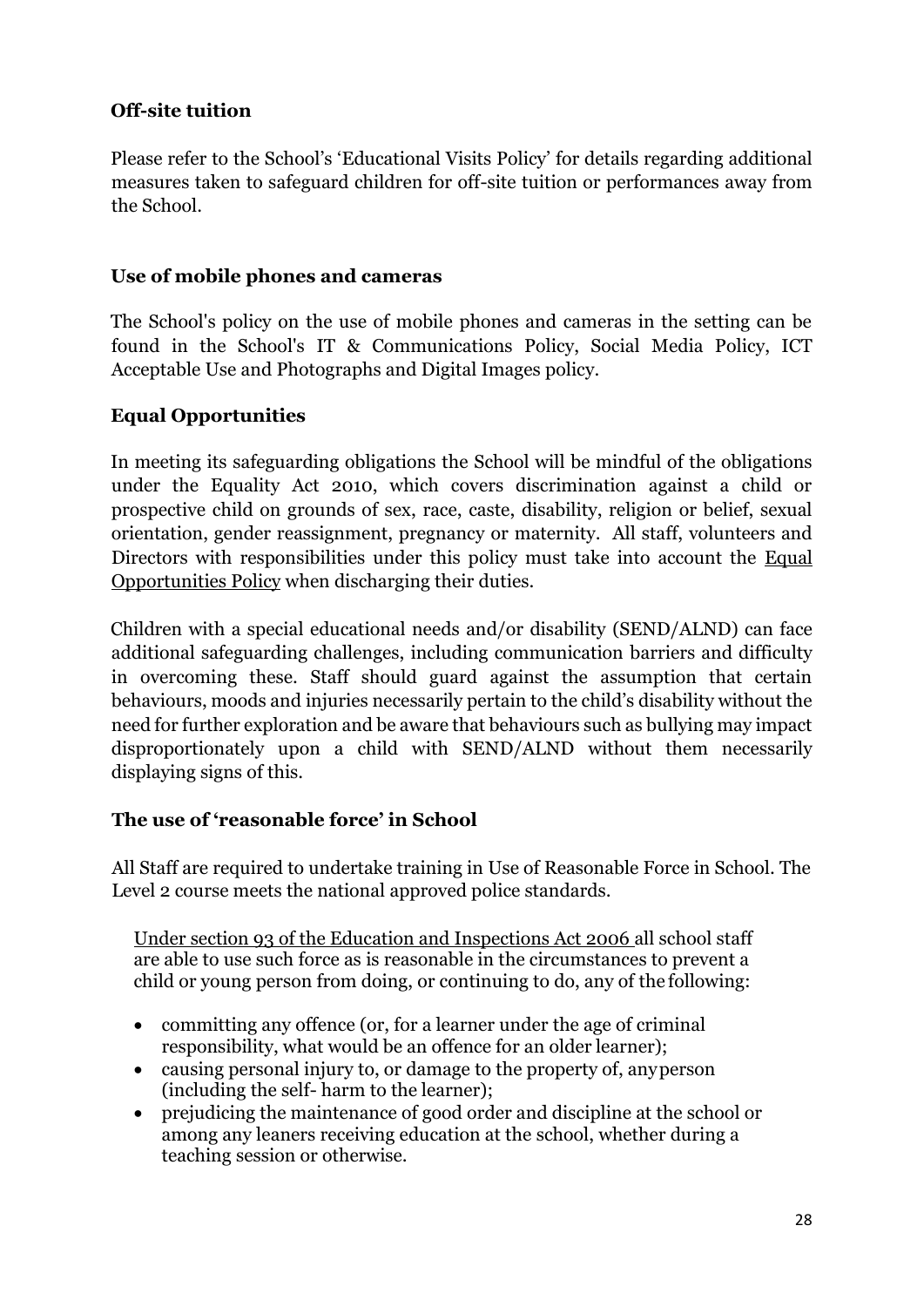There are circumstances when it is appropriate for staff in Schools to use reasonable force to safeguard children and young people. The term 'reasonable force' covers the broad range of actions used by staff that involve a degree of physical contact to control or restrain children. This can range from guiding a child to safety by the arm, to more extreme circumstances such as breaking up a fight or where a young person needs to be restrained to prevent violence or injury. 'Reasonable' in these circumstances means 'using no more force than is needed'. The use of force may involve either passive physical contact, such as standing between students or blocking a student's path, or active physical contact such as leading a student by the arm out of the classroom.

The decision on whether or not to use reasonable force to control or restrain a child is down to the professional judgement of the staff concerned and should always depend on individual circumstances. Wherever possible no individual staff member will use reasonable force unless supported by a fellow staff member with a pupil.



#### **APPENDIX 1 – INDICATORS OF ABUSE AND NEGLECT**

All school and college staff should be aware that abuse, neglect and safeguarding issues are rarely standalone events that can be covered by one definition or label. In most cases, multiple issues will overlap with one another.

**Abuse:** a form of maltreatment of a child. Somebody may abuse or neglect a child by inflicting harm or by failing to act to prevent harm. Children may be abused in a family or in an institutional or community setting by those known to them or, more rarely, by others.

Abuse can take place wholly online, or technology may be used to facilitate offline abuse. Children may be abused by an adult or adults or by another child or children.

**Physical abuse:** a form of abuse which may involve hitting, shaking, throwing, poisoning, burning or scalding, drowning, suffocating or otherwise causing physical harm to a child. Physical harm may also be caused when a parent or carer fabricates the symptoms of, or deliberately induces, illness in a child.

**Emotional abuse:** the persistent emotional maltreatment of a child such as to cause severe and adverse effects on the child's emotional development. It may involve conveying to a child that they are worthless or unloved, inadequate, or valued only insofar as they meet the needs of another person. It may include not giving the child opportunities to express their views, deliberately silencing them or 'making fun' of what they say or how they communicate. It may feature age or developmentally inappropriate expectations being imposed on children. These may include interactions that are beyond a child's developmental capability as well as overprotection and limitation of exploration and learning, or preventing the child from participating in normal social interaction. It may involve seeing or hearing the ill-treatment of another.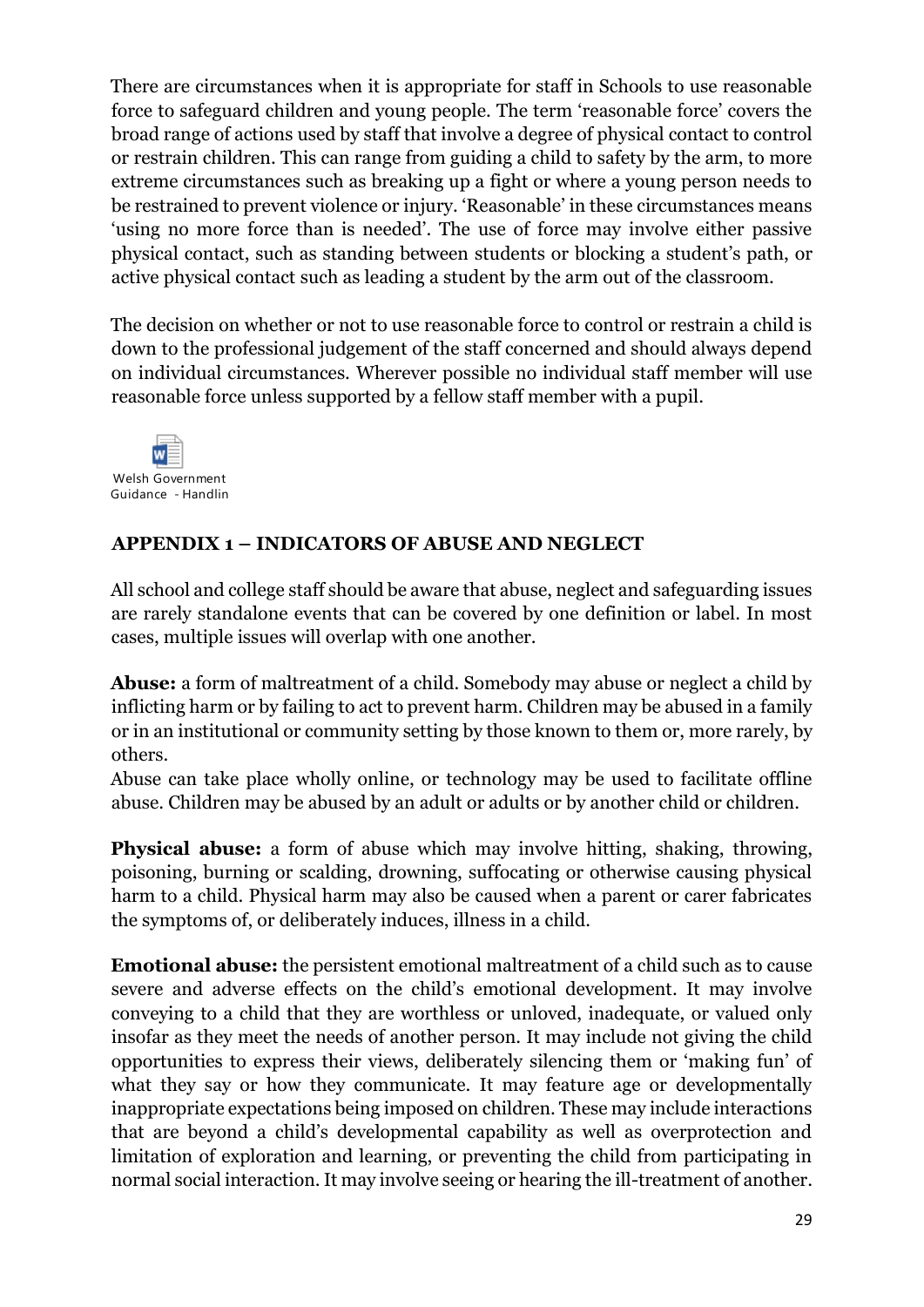It may involve serious bullying (including cyberbullying), causing children frequently to feel frightened or in danger, or the exploitation or corruption of children. Some level of emotional abuse is involved in all types of maltreatment of a child, although it may occur alone.

**Sexual abuse:** involves forcing or enticing a child or young person to take part in sexual activities, not necessarily involving a high level of violence, whether or not the child is aware of what is happening. The activities may involve physical contact, including assault by penetration (for example rape or oral sex) or non-penetrative acts such as masturbation, kissing, rubbing and touching outside of clothing. They may also include non-contact activities, such as involving children in looking at, or in the production of, sexual images, watching sexual activities, encouraging children to behave in sexually inappropriate ways, or grooming a child in preparation for abuse. Sexual abuse can take place online, and technology can be used to facilitate offline abuse. Sexual abuse is not solely perpetrated by adult males. Women can also commit acts of sexual abuse, as can other children. The sexual abuse of children by other children is a specific safeguarding issue in education.

**Neglect:** the persistent failure to meet a child's basic physical and/or psychological needs, likely to result in the serious impairment of the child's health or development. Neglect may occur during pregnancy, for example, as a result of maternal substance abuse. Once a child is born, neglect may involve a parent or carer failing to: provide adequate food, clothing and shelter (including exclusion from home or abandonment); protect a child from physical and emotional harm or danger; ensure adequate supervision (including the use of inadequate care-givers); or ensure access to appropriate medical care or treatment. It may also include neglect of, or unresponsiveness to, a child's basic emotional needs.

**Specific Safeguarding Issues:** behaviours linked to drug taking, alcohol abuse, truanting and sexting put children in danger. Safeguarding issues can also manifest themselves via peer-on-peer abuse, such as bullying (including cyberbullying), genderbased violence/sexual assaults, sexting, initiation/hazing type violence and rituals. Safeguarding issues can also be linked to, for example, children missing education; child sexual exploitation; domestic violence; fabricated or induced illness; faith abuse; female genital mutilation; forced marriage; gangs and youth violence; gender-based violence / violence against women and girls; hate; mental health; preventing radicalisation; relationship abuse; sexting; and trafficking.

**Contextual Safeguarding:** Safeguarding incidents and/or behaviours can be associated with factors outside the school and/or can occur between children outside the school or college. All staff, but especially the designated safeguarding lead (and deputies) will consider the context within which such incidents and/or behaviours occur. This is known as contextual safeguarding, which simply means assessments of children should consider whether wider environmental factors are present in a child's life that are a threat to their safety and/or welfare. Children's social care assessments should consider such factors, so the school will provide as much information as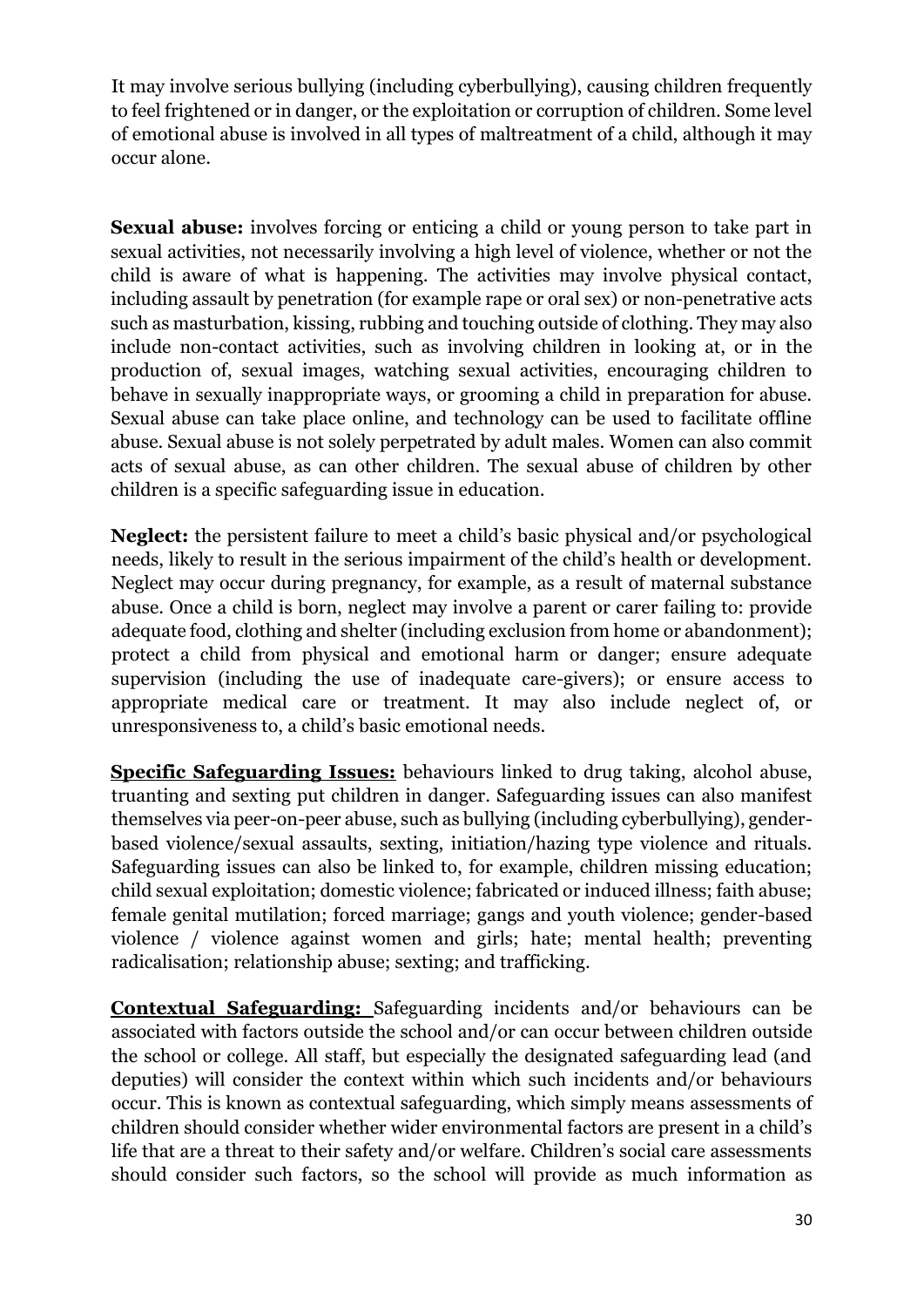possible as part of any referral process. This will allow any assessment to consider all the available evidence and the full context of any abuse.

**Child Exploitation:** is a form of sexual and criminal exploitation where children are sexually exploited for money, power or status and or enticed in to criminal activity. It can involve violent, humiliating and degrading sexual assaults or threats of violence. In some cases, young people are persuaded or forced into exchanging sexual activity for money, drugs, gifts, affection or status. Similarly, a child can be exploited to perform criminal acts including drug trafficking "County Lines" activity and enticed in to a gang culture which could criminalise the child. Consent cannot be given, even where a child may believe they are voluntarily engaging in sexual activity with the person who is exploiting them. Child exploitation does not always involve physical contact and can happen online. A significant number of children who are victims of exploitation go missing from home, care and education at some point. Some of the following signs may be indicators of exploitation:

- Children who appear with unexplained gifts or new possessions;
- Children have money from unknown sources
- Children who associate with other young people involved in exploitation;
- Children who have older boyfriends or girlfriends;
- Children who suffer from sexually transmitted infections or become pregnant;
- Children who suffer from changes in emotional well-being;
- Children who misuse drugs and alcohol;
- Children who go missing for periods of time or regularly come home late;
- and:
- Children who regularly miss school or education or do not take part in education.

So-called 'Honour Based' Violence: encompasses crimes which have been committed to protect or defend the honour of the family and/or the community, including Female Genital Mutilation (FGM)], forced marriage, and practices such as breast ironing.

#### **Child Criminal Exploitation: County Lines and Gangs**

Criminal exploitation of children is a geographically widespread form of harm that is a typical feature of county lines criminal activity: drug networks or gangs groom and exploit children and young people to carry drugs and money from urban areas to suburban and rural areas, market and seaside towns. Key to identifying potential involvement in county lines and gang activities are missing episodes, when the victim may have been trafficked for the purpose of transporting drugs.

County lines and gang exploitation can:

- affect any child or young person (male or female) under the age of 18
- still be exploitation even if the activity appears to be consensual
- involve force and/or enticement-based methods of compliance often accompanied by violence or threats of violence
- be perpetrated by individuals or groups, males or females, and young people or adults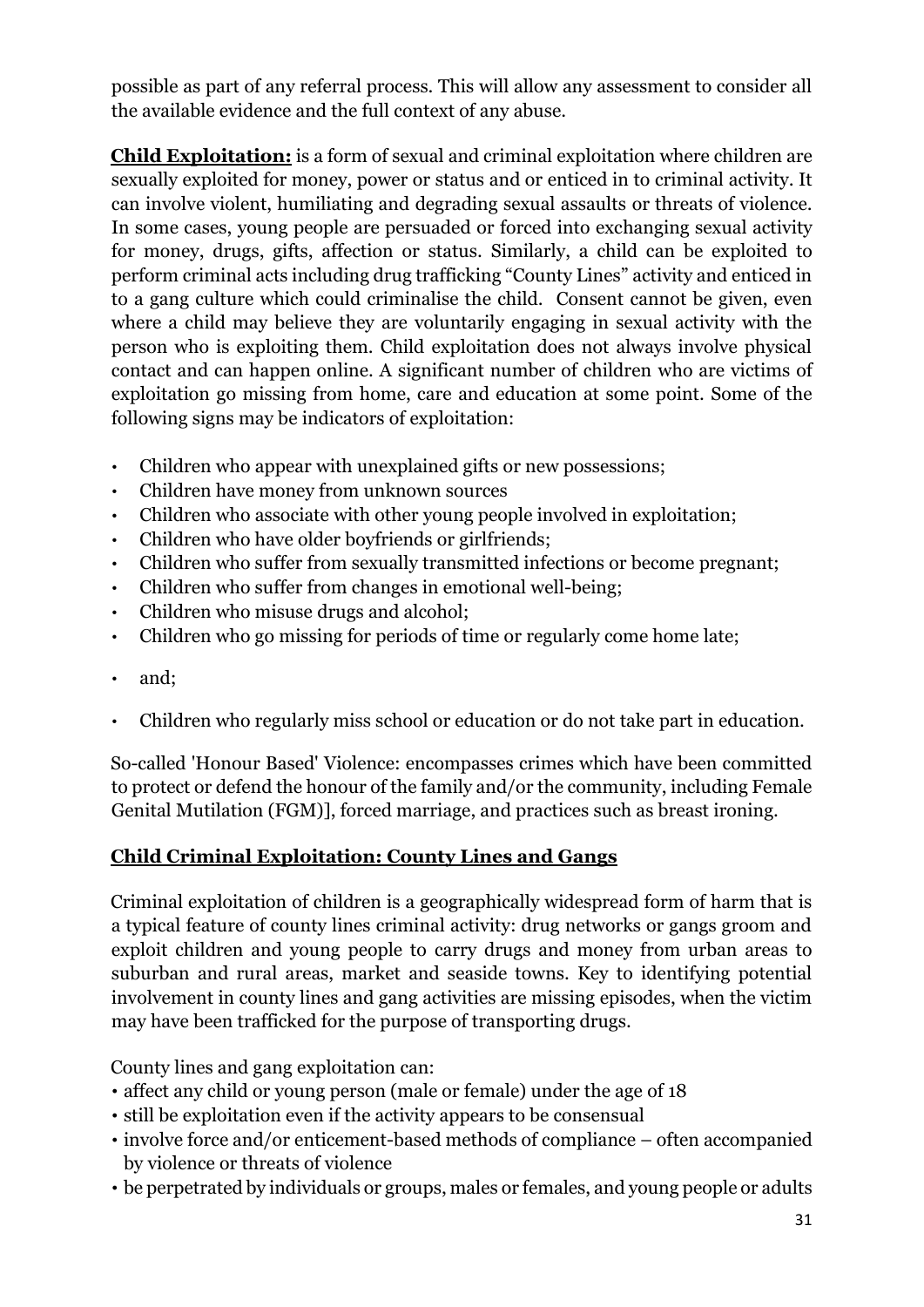• be typified by some sort of power imbalance in favour of those perpetrating the exploitation.

Age may be the most obvious, but the power imbalance may also include gender, cognitive ability, physical strength, status and access to economic or other resources. Where a victim may have been trafficked for the purpose of transporting drugs the school will consider a referral to the National Referral Mechanism:

[https://www.gov.uk/government/publications/human-trafficking-victims-referral](https://www.gov.uk/government/publications/human-trafficking-victims-referral-and-assessment-forms)[andassessment-forms](https://www.gov.uk/government/publications/human-trafficking-victims-referral-and-assessment-forms)

**Serious Violence:** Indicators that children are at risk from, or involved with serious violent crime may include increased absence from school, a change in friendships or relationships with older individuals or groups, a significant decline in performance, signs of self-harm or a significant change in wellbeing, or signs of assault or unexplained injuries. Unexplained gifts or new possessions could also indicate that children have been approached by, or are involved with, individuals associated with criminal networks or gangs.

Advice for schools is provided in

[https://www.gov.uk/government/publications/advice-toschools-and-colleges-on](https://www.gov.uk/government/publications/advice-to-schools-and-colleges-on-gangs-and-youth-violence)[gangs-and-youth-violence](https://www.gov.uk/government/publications/advice-to-schools-and-colleges-on-gangs-and-youth-violence) and [https://www.gov.uk/government/publications/criminal-exploitation-of-children-](https://www.gov.uk/government/publications/criminal-exploitation-of-children-and-vulnerable-adults-county-lines)

[andvulnerable-adults-county-lines](https://www.gov.uk/government/publications/criminal-exploitation-of-children-and-vulnerable-adults-county-lines)

**FGM** comprises all procedures involving partial or total removal of the external female genitalia or other injury to the female genital organs. Guidance on the warning signs that FGM may be about to take place, or may have already taken place, can also be found on pages 38-41 of the Multi-agency statutory guidance on FGM. To give an example of indications that a girl has already been subjected to FGM:

- A child may have difficulty walking, sitting or standing and may even look uncomfortable.
- A child may have frequent urinary, menstrual or stomach problems or spend longer than normal in the bathroom due to difficulties urinating.
- There may be prolonged or repeated absences from school and/or noticeable behaviour changes (e.g. withdrawal or depression) on the child's return.
- A child is reluctant to undergo medical examination.

If staff have a concern that a child may be at risk of FGM, they should speak to the DSL immediately.

There is a specific legal duty on teachers. If a teacher discovers that an act of FGM appears to have been carried out on a girl under the age of 18, the teacher must report this to the police.

# **Anyone can report concerns about FGM to North Wales police on the direct number**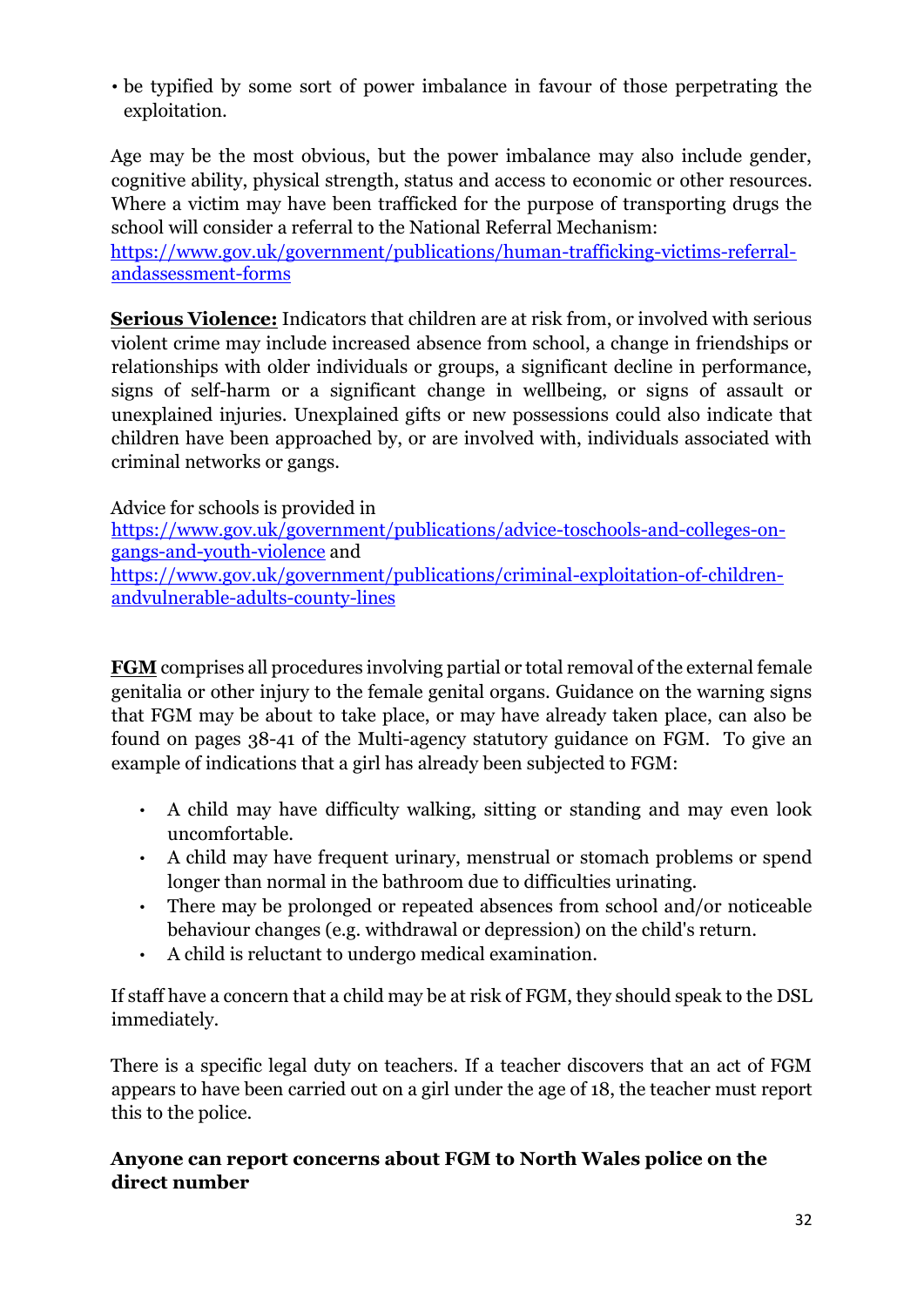#### **101.**

#### **The national helpline is:** 0800 028 3550 and fgmhelp@nspcc.org.uk

**Forced Marriage:** Forcing a person into a marriage is a crime in England and Wales. A forced marriage is one entered into without the full and free consent of one or both parties and where violence, threats or any other form of coercion is used to cause a person to enter into a marriage. Threats can be physical or emotional and psychological. A lack of full and free consent can be where a person does not consent or where they cannot consent (if they have learning disabilities, for example). Nevertheless, some communities use religion and culture as a way to coerce a person into marriage. Schools and colleges can play an important role in safeguarding children from forced marriage. There are a range of potential indicators that a child may be at risk of forced marriage, details of which can be found on pages 13-14 of the Multi-agency guidelines: Handling cases of forced marriage. School staff can also contact the Forced Marriage Unit if they need advice or information: Contact: **020 7008 0151** or email fmu@fco.gov.uk.

**Radicalisation:** Radicalisation refers to the process by which a person comes to support terrorism and forms of extremism. Extremism is vocal or active opposition to fundamental British values, including democracy, the rule of law, individual liberty and mutual respect and tolerance of different faiths and beliefs. It can also call for the death of members of the armed forces, whether in this country or overseas.

There is no single way of identifying an individual who is likely to be susceptible to an extremist ideology. It can happen in many different ways and settings. Specific background factors may contribute to vulnerability which are often combined with specific influences such as family, friends or online, and with specific needs for which an extremist or terrorist group may appear to provide an answer. The internet and the use of social media in particular have become major factors in the radicalisation of young people. As with other safeguarding risks, staff should be alert to changes in children's behaviour, which could indicate that they may be in need of help or protection. Staff should use their judgement in identifying children who might be at risk of radicalisation and act proportionately, which may include making a referral to the Channel programme. Channel is part of the Prevent strategy. The process is a multi-agency approach to identify and provide support to individuals who are at risk of being drawn into terrorism.

'Prevent' training will be undertaken every two years by all staff in school, as part of the 'Emtrg.com' online package.

**Special Educational Needs and/or Disabilities:** Children with SEND may not outwardly shown signs of abuse and/or may have difficulties in communication about abuse or neglect.

These can include:

• assumptions that indicators of possible abuse such as behaviour, mood and injury relate to the child's disability without further exploration;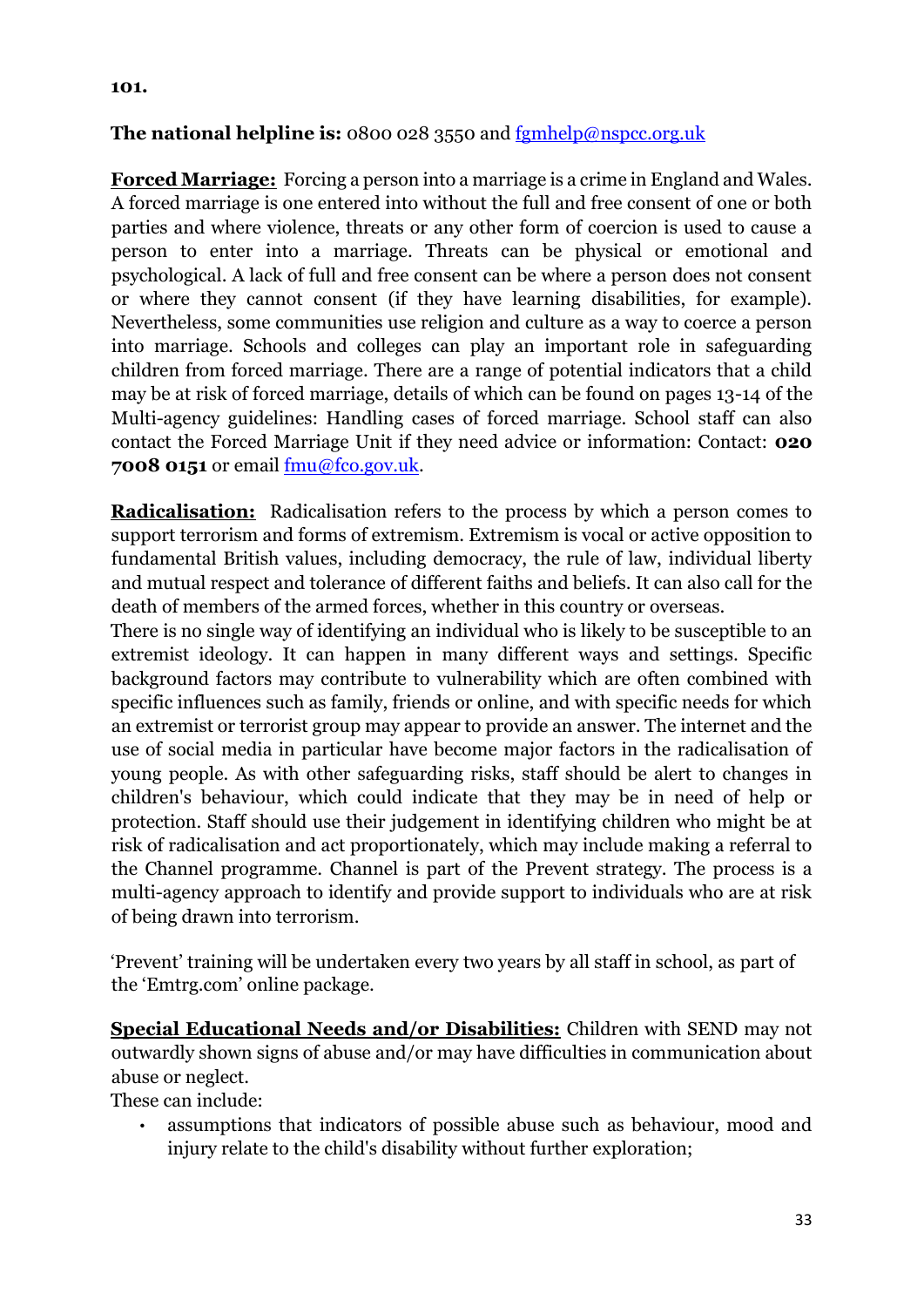- the potential for children with SEN and disabilities being disproportionally impacted by behaviours such as bullying, without outwardly showing any signs; and
- communication barriers and difficulties in overcoming these barriers.

Staff will support such children in expressing any concerns they may have and will be particularly vigilant to any signs or indicators of abuse, discussing this with the DSL as appropriate.

#### **APPENDIX 2 – GLOSSARY OF TERMS AND ABBREVIATIONS**

**ALND –** Additional Learning Need and Disability

**CAMHS** – Child and Adolescent Mental Health Services

**Channel** - part of the Prevent strategy. The process is a multi-agency approach to identify and provide support to individuals who are at risk of being drawn into terrorism.

**CASP** – Care and Support Plan (Child in Need)

**CSE** – Child Sexual Exploitation

**DBS** – Disclosure and Barring Service

**DfE** – Department for Education

**DSL** – Designated Safeguarding Lead – staff in School with chief responsibility for safeguarding.

**Early Help** – providing support as soon as a problem emerges, at any point in a child's life, from foundation years through to teenage years.

**Emtrg.com -** e-learning service providing a broad range of safeguarding and duty of care training for every member of staff in an educational setting.

**Estyn –** The Educational and Training Inspectorate for Wales ('esteem' comes from the Welsh Language verb meaning "to reach, stretch or extend").

**FGM** – Female Genital Mutilation

**HBV** – Honour Based Violence

**'Keeping Learners Safe' (Welsh Gov)** – 'Keeping Learners Safe' (Welsh Gov) 2015 – Department for Education statutory guidance.

**LGBT** – Lesbian, Gay, Bisexual, Transgender

**Ofsted** - Office for Standards in Education, Children's Services and Skills, which inspects and regulates services that care for children and young people, and services providing education and skills for learners of all ages.

**Prevent duty** - The [Counter-Terrorism and Security Act 2015](https://www.gov.uk/government/collections/counter-terrorism-and-security-bill) [c](https://www.gov.uk/government/collections/counter-terrorism-and-security-bill)ontains a duty on specified authorities to have due regard to the need to prevent people from being drawn into terrorism. This is also known as the Prevent duty.

**PSHE** – Personal, Social and Health Education (curriculum subject in School)

**SEND** – Special Educational Needs and Disability